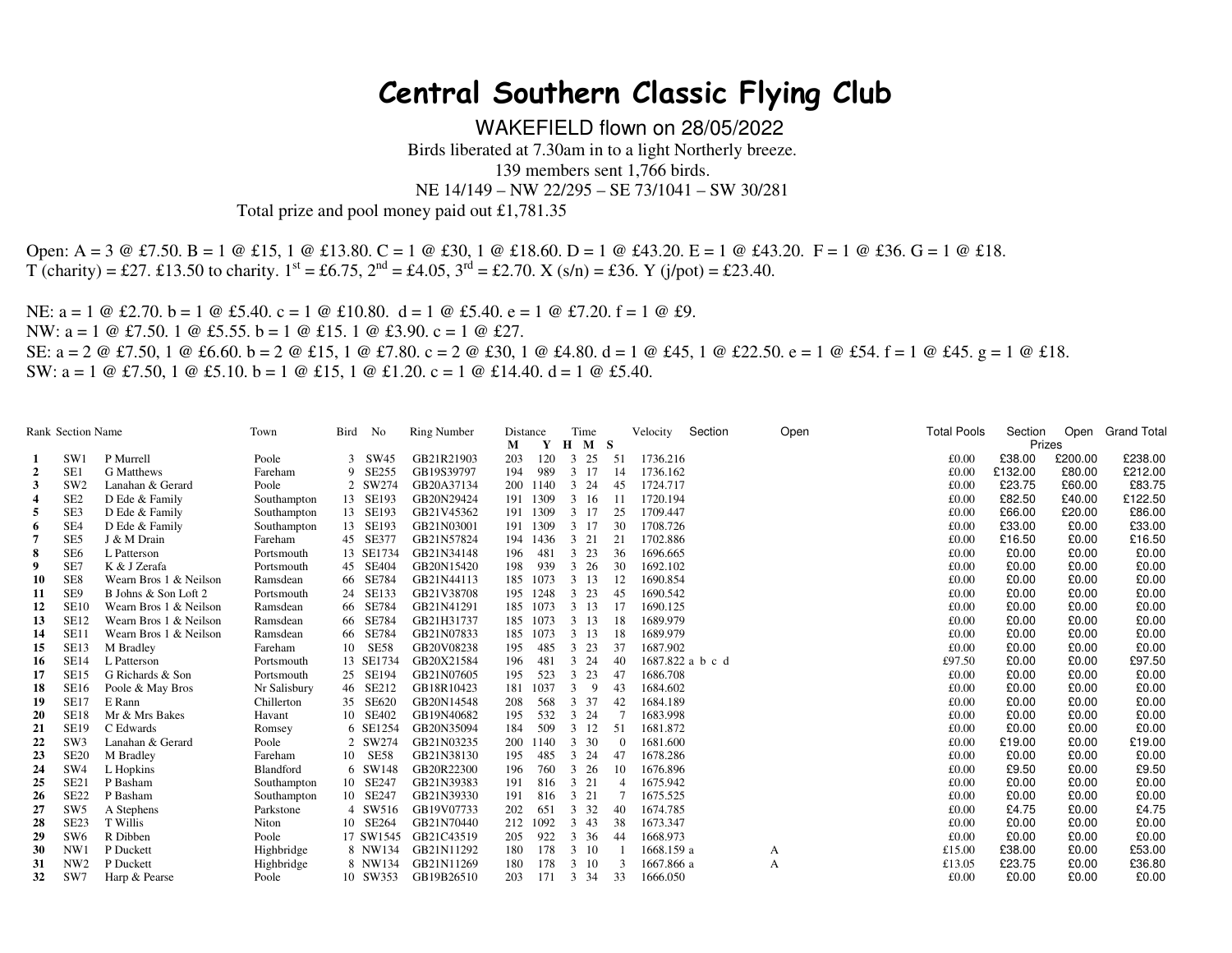| 33       | <b>SE24</b>            | T Willis                     | Niton                   | 10 SE264             | GB20A38373               |            | 212 1092                            | 3<br>-44           | 37             | 1666.021                  |         |             | £0.00          | £0.00          | £0.00          | £0.00          |
|----------|------------------------|------------------------------|-------------------------|----------------------|--------------------------|------------|-------------------------------------|--------------------|----------------|---------------------------|---------|-------------|----------------|----------------|----------------|----------------|
| 34       | SE <sub>25</sub>       | K & J Zerafa                 | Portsmouth              | 45 SE404             | GB19N58323               | 198        | 939                                 | 30<br>$\mathbf{3}$ | 3              | 1663.504                  |         |             | £0.00          | £0.00          | £0.00          | £0.00          |
| 35       | <b>SE26</b>            | G Matthews                   | Fareham                 | 9 SE255              | GB19S39778               | 194        | 989                                 | $3\;\;25$          | 53             | 1663.219                  |         |             | £0.00          | £0.00          | £0.00          | £0.00          |
| 36       | SE <sub>27</sub>       | K & J Zerafa                 | Portsmouth              | 45 SE404             | GB20P30615               | 198        | 939                                 | 3 30               | 9              | 1662.712                  |         |             | £0.00          | £0.00          | £0.00          | £0.00          |
| 37       | SE <sub>28</sub>       | D Ede & Family               | Southampton             | 13 SE193             | GB19N43706               |            | 191 1309                            | 3 23               | 6              | 1661.611                  |         |             | £0.00          | £0.00          | £0.00          | £0.00          |
| 38       | <b>SE29</b>            | D Ede & Family               | Southampton             | 13 SE193             | GB21N03012               |            | 191 1309                            | 3 23               | 8              | 1661.338                  |         |             | £0.00          | £0.00          | £0.00          | £0.00          |
| 39       | NE1                    | E Malone                     | Newbury                 | 8 NE413              | GB21V04904               | 156        | 251                                 | 2 45               | 30             | 1660.464                  |         |             | £0.00          | £20.00         | £0.00          | £20.00         |
| 40       | <b>SE30</b>            | K & L Cleife                 | Portsmouth              | 13 SE430             | GB20P13235               | 195        | 294                                 | $3\quad 26$        | -56            | 1659.926                  |         |             | £0.00          | £0.00          | £0.00          | £0.00          |
| 41       | SE31                   | K & L Cleife                 | Portsmouth              | 13 SE430             | GB20P13204               | 195        | 294                                 | $3\quad 26$        | -59            | 1659.525                  |         |             | £0.00          | £0.00          | £0.00          | £0.00          |
| 42       | SE32                   | K & J Zerafa                 | Portsmouth              | 45 SE404             | GB21P12724               | 198        | 939                                 | 3 30               | 38             | 1658.897                  |         |             | £0.00          | £0.00          | £0.00          | £0.00          |
| 43       | SE33                   | K & J Zerafa                 | Portsmouth              | 45 SE404             | GB19N58353               | 198        | 939                                 | 3 30               | 39             | 1658.766                  |         |             | £0.00          | £0.00          | £0.00          | £0.00          |
| 44       | <b>SE34</b>            | M/M S Harris & Dtr           | Portchester             | 14 SE129             | GB21N06043               | 195        | 150                                 | $3 \t27$           | $\overline{0}$ | 1658.696<br>1657.608      |         |             | £0.00          | £0.00          | £0.00          | £0.00          |
| 45       | SW <sub>8</sub><br>SW9 | C Harrison                   | Dorchester              | 13 SW1549<br>2 SW274 | GB20C23370               | 200        | 205 1415<br>1140                    | 3 38<br>3 3 3      | 31             | 1655.972                  |         |             | £0.00<br>£0.00 | £0.00<br>£0.00 | £0.00<br>£0.00 | £0.00<br>£0.00 |
| 46<br>47 | SE35                   | Lanahan & Gerard<br>P Ayling | Poole<br>Gosport        | 14 SE343             | GB20N28031<br>GB21N83791 | 197        | 656                                 | 3 29               | 15<br>48       | 1655.767                  |         |             | £0.00          | £0.00          | £0.00          | £0.00          |
| 48       | <b>SE36</b>            | M Bradley                    | Fareham                 | 10 SE58              | GB19N42206               | 195        | 485                                 | $3 \t27$           | 35             | 1655.648                  |         |             | £0.00          | £0.00          | £0.00          | £0.00          |
| 49       | SW10                   | Lanahan & Gerard             | Poole                   | 2 SW274              | GB19E21300               |            | 200 1140                            | 3 3 3              | -18            | 1655.584                  |         |             | £0.00          | £0.00          | £0.00          | £0.00          |
| 50       | SW11                   | K & C White                  | Weymouth                | 6 SW629              | GB21R08727               | 215        | 204                                 | $3 \quad 48$       | 52             | 1654.243                  |         |             | £0.00          | £0.00          | £0.00          | £0.00          |
| 51       | NW3                    | <b>B</b> J Millard           | Temple Cloud            | 5 NW69               | GB21F08042               | 168        | 1271                                | 2 59               | 32             | 1654.044                  |         |             | £0.00          | £19.00         | £0.00          | £19.00         |
| 52       | SW12                   | Lanahan & Gerard             | Poole                   | 2 SW274              | GB21N03234               |            | 200 1140                            | 3 3 3              | 31             | 1653.904                  |         |             | £0.00          | £0.00          | £0.00          | £0.00          |
| 53       | SE37                   | E Booth                      | Gosport                 | 9 SE293              | GB20N54337               | 198        | 1535                                | 3 3 1              | 39             | 1653.744 a b c d          | A B C D | T           | £177.45        | £0.00          | £0.00          | £177.45        |
| 54       |                        | SW13 Mrs J Mills             | West Moors              | 4 SW397              | GB18F34793               | 197        | 843                                 | 3 30               | 23             | 1652.046                  |         |             | £0.00          | £0.00          | £0.00          | £0.00          |
| 55       | NW <sub>5</sub>        | S Slade                      | Calne                   | 45 NW350             | GB19N05789               |            | 155 1015                            | 2 45               | -46            | 1651.810                  |         |             | £0.00          | £4.75          | £0.00          | £4.75          |
| 56       | NW4                    | S Slade                      | Calne                   | 45 NW350             | GB21N24364               |            | 155 1015                            | 2 45               | -46            | 1651.810                  |         |             | £0.00          | £9.50          | £0.00          | £9.50          |
| 57       | NW <sub>6</sub>        | S Slade                      | Calne                   | 45 NW350             | GB19V36064               |            | 155 1015                            | 2 45               | 47             | 1651.644<br>b c d         |         |             | £52.80         | £0.00          | £0.00          | £52.80         |
| 58       | SE38                   | Mr & Mrs C Harvey            | Waterlooville           | 4 SE913              | GB21N71345               | 194        | 802                                 | 3 27               | 15             | $1651.349$ a b c          |         |             | £19.20         | £0.00          | £0.00          | £19.20         |
| 59       | NW7                    | S Slade                      | Calne                   | 45 NW350             | GB20N17954               |            | 155 1015                            | 2 45               | 50             | 1651.146                  |         |             | £0.00          | £0.00          | £0.00          | £0.00          |
| 60       | <b>SE39</b>            | P Cullen                     | Southampton             | 10 SE1466            | GB21V77481               | 193        | 134                                 | 3 25               | -56            | 1650.117                  |         |             | £0.00          | £0.00          | £0.00          | £0.00          |
| 61       | <b>SE40</b>            | M/M R Rann & Son             | Newport                 | 24 SE208             | GB21N47112               | 204        | 1498                                | 3 38               | 34             | 1649.556                  |         |             | £0.00          | £0.00          | £0.00          | £0.00          |
| 62       | SE41                   | J V Byng & Son               | Portsmouth              | 5 SE298              | GB20V65794               | 196        | 632                                 | 3 29               | 34             | 1649.079                  |         |             | £45.00         | £0.00          | £0.00          | £45.00         |
| 63       | <b>SE42</b>            | R & H Barrs                  | Stubbington             | 11 SE165             | GB20S31872               | 196        | 365                                 | 3 29               | 25             | 1649.005                  |         |             | £0.00          | £0.00          | £0.00          | £0.00          |
| 64       | SE43                   | J V Byng & Son               | Portsmouth              | 5 SE298              | GB20N15088               | 196        | 632                                 | 3 29               | -46            | 1647.507                  |         |             | £0.00          | £0.00          | £0.00          | £0.00          |
| 65       | <b>SE44</b>            | E Rann                       | Chillerton              | 35 SE620             | GB21N69329               | 208        | 568                                 | $3 \quad 42$       | 43             | 1646.253                  |         |             | £0.00          | £0.00          | £0.00          | £0.00          |
| 66       |                        | SW14 C Harrison              | Dorchester              |                      | 13 SW1549 GB19C31109     | 205        | 1415                                | 3 40               | 12             | 1644.936                  |         |             | £0.00          | £0.00          | £0.00          | £0.00          |
| 67       |                        | SW15 C Harrison              | Dorchester              |                      | 13 SW1549 GB20C23375     |            | 205 1415                            | 3 40               | 14             | 1644.687                  |         |             | £0.00          | £0.00          | £0.00          | £0.00          |
| 68       |                        | SW16 R Hooper                | Poole                   | 10 SW689             | GB21R16528               |            | 204 1198                            | 3 39               | 4              | 1644.422                  |         |             | £0.00          | £0.00          | £0.00<br>£0.00 | £0.00          |
| 69<br>70 | SE45<br>SW17           | R Thomas<br>Lanahan & Gerard | Portsmouth<br>Poole     | 16 SE937<br>2 SW274  | GB19L20675<br>GB21C05528 | 195<br>200 | 281<br>1140                         | $3 \t28$<br>3 3 4  | 57<br>53       | 1643.843<br>1643.385      |         |             | £0.00<br>£0.00 | £0.00<br>£0.00 | £0.00          | £0.00<br>£0.00 |
| 71       | <b>SE46</b>            | N Easton                     | Havant                  | 9 SE241              | GB21N55951               | 195        | 23                                  | 3 28               | 53             | 1643.133                  |         |             | £0.00          | £0.00          | £0.00          | £0.00          |
| 72       | <b>SE47</b>            | E Booth                      | Gosport                 | 9 SE293              | GB21B01099               |            | 198 1535                            | 3 3 3              | 3              | 1642.877                  |         | $\mathbf T$ | £4.05          | £0.00          | £0.00          | £4.05          |
| 73       | <b>SE48</b>            | L Patterson                  | Portsmouth              | 13 SE1734            | GB19X10487               | 196        | 481                                 | 3 30               | 29             | 1641.180                  |         |             | £0.00          | £0.00          | £0.00          | £0.00          |
| 74       | <b>SE49</b>            | J Turner & Son               | Waterlooville           | 15 SE188             | GB21N41468               | 192        | 771                                 | 3 26               | -41            | 1638.695                  |         |             | £0.00          | £0.00          | £0.00          | £0.00          |
| 75       | SE50                   | S & K Brimecome & Son        | Cosham                  |                      | 8 SE1456 GB17V36418      |            | 194 1570                            | $\mathbf{3}$<br>29 | 35             | 1636.628                  |         |             | £0.00          | £0.00          | £0.00          | £0.00          |
| 76       | SW18                   | R Dibben                     | Poole                   |                      | 17 SW1545 GB21C43518     | 205        | 922                                 | 3 41               | - 1            | 1636.628                  |         |             | £0.00          | £0.00          | £0.00          | £0.00          |
| 77       | SE51                   | A Holdaway                   | Emsworth                | 10 SE522             | GB20N59929               | 195        | 930                                 | 3 30               | 20             | 1636.132                  |         |             | £0.00          | £0.00          | £0.00          | £0.00          |
| 78       | SE52                   | N Easton                     | Havant                  | 9 SE241              | GB21F18817               | 195        | 23                                  | 3 29               | 58             | 1634.655                  |         |             | £0.00          | £0.00          | £0.00          | £0.00          |
| 79       | <b>SE53</b>            | C & J Daniels                | Gosport                 | 5 SE185              | GB20S31792               |            | 197 1568                            | 3 3 3              | $\overline{4}$ | 1634.643                  |         |             | £0.00          | £0.00          | £0.00          | £0.00          |
| 80       | SE54                   | Wearn Bros 1 & Neilson       | Ramsdean                | 66 SE784             | GB21N07884               |            | 185 1073                            | 3 19               | 54             | 1634.182                  |         |             | £0.00          | £0.00          | £0.00          | £0.00          |
| 81       | SE55                   | M Jefferies                  | Waterlooville           | 86 SE286             | GB21L08710               | 190        | 711                                 | 3 25               | 4              | 1634.137                  |         |             | £0.00          | £0.00          | £0.00          | £0.00          |
| 82       | <b>SE56</b>            | M Jefferies                  | Waterlooville           | 86 SE286             | GB20A05274               | 190        | 711                                 | 3 25               | -14            | 1632.810                  |         |             | £0.00          | £0.00          | £0.00          | £0.00          |
| 83       | <b>SE57</b>            | Mr & Mrs Bakes               | Havant                  | 10 SE402             | GB21N32314               |            |                                     |                    |                | 195 532 3 30 33 1632.543  |         |             | £0.00          | £0.00          | £0.00          | £0.00          |
| 84       |                        | SE58 Wearn Bros 1 & Neilson  | Ramsdean                |                      | 66 SE784 GB21D07762      |            |                                     |                    |                | 185 1073 3 20 9 1632.141  |         |             | £0.00          | £0.00          | £0.00          | £0.00          |
| 85       |                        | SW19 Mr & Mrs M King         | Blandford               | 14 SW59              | GB2108585                |            |                                     |                    |                | 197 1750 3 33 33 1631.777 |         |             | £0.00          | £0.00          | £0.00          | £0.00          |
| 86       | <b>SE59</b>            | R Thomas                     | Portsmouth              | 16 SE937             | GB19N79522               |            | 195 281 3 30                        |                    | 33             | 1631.351                  |         |             | £0.00          | £0.00          | £0.00          | £0.00          |
| 87       | SE <sub>60</sub>       | P Basham                     | Southampton             | 10 SE247             | GB21N89284               |            | 191 816 3 26 34                     |                    |                | 1631.318                  |         |             | £0.00          | £0.00          | £0.00          | £0.00          |
| 88       | SE61                   | T Willis                     | Niton                   | 10 SE264             | GB20R10806               |            | 212 1092 3 49                       |                    | 25             | 1631.163                  |         |             | £0.00          | £0.00          | £0.00          | £0.00          |
| 89       | SW20<br>SE62           | Mr & Mrs M King<br>E Rann    | Blandford<br>Chillerton | 14 SW59              | GB20N26263<br>GB20N14518 |            | 197 1750 3 33                       |                    | 42             | 1630.632<br>1630.392      |         |             | £0.00<br>£0.00 | £0.00<br>£0.00 | £0.00<br>£0.00 | £0.00<br>£0.00 |
| 90<br>91 | SE63                   | Wearn Bros 1 & Neilson       | Ramsdean                | 35 SE620<br>66 SE784 | GB21N07797               |            | 208 568 3 44 53<br>185 1073 3 20 27 |                    |                | 1629.698                  |         |             | £0.00          | £0.00          | £0.00          | £0.00          |
| 92       | SE64                   | M Jefferies                  | Waterlooville           | 86 SE286             | GB21H10874               |            |                                     |                    |                | 190 711 3 25 47 1628.446  |         |             | £0.00          | £0.00          | £0.00          | £0.00          |
|          |                        |                              |                         |                      |                          |            |                                     |                    |                |                           |         |             |                |                |                |                |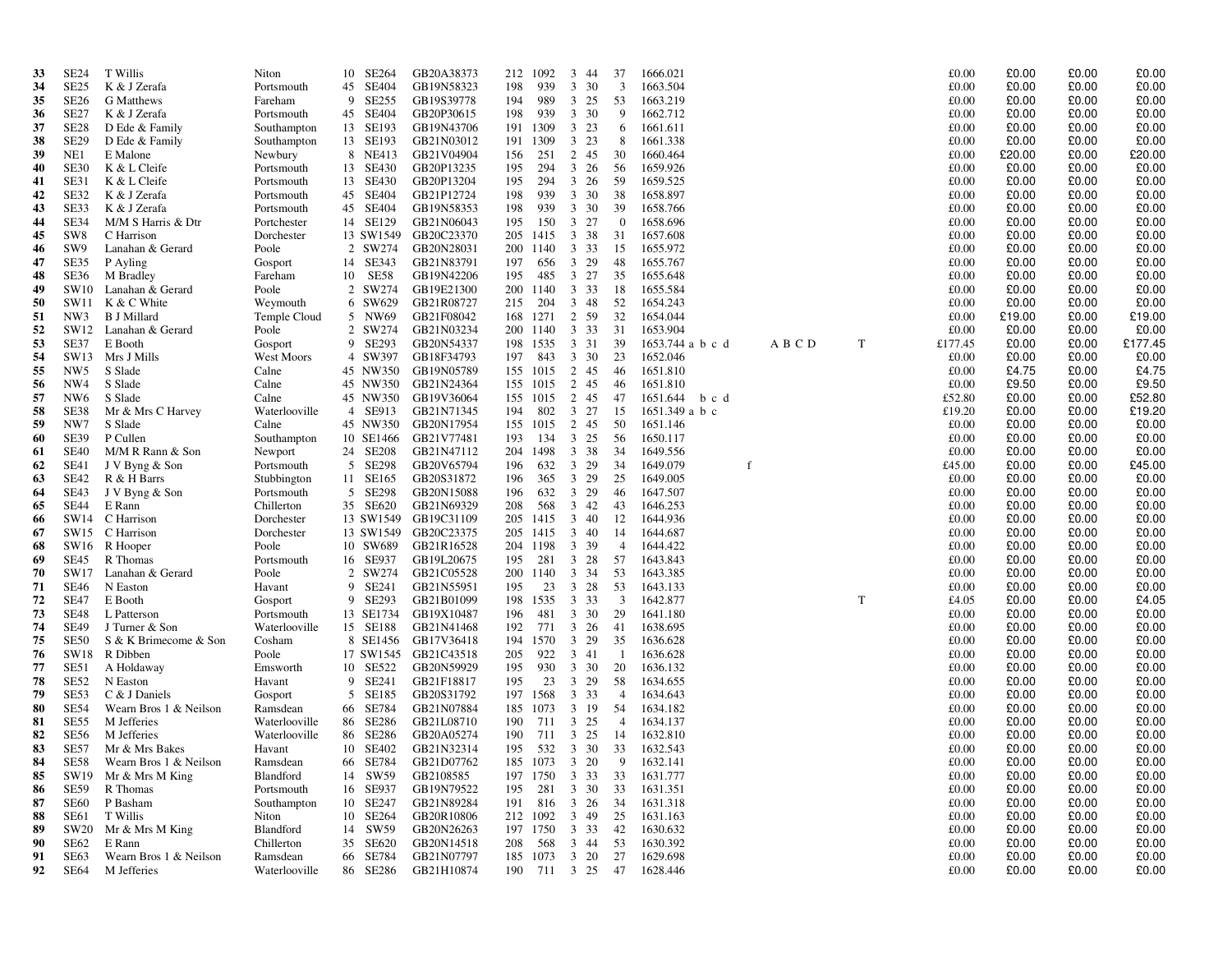| 93                | SE66                | Wearn Bros 1 & Neilson             | Ramsdean                | 66 SE784             | GB21B29659               |            | 185 1073      | 3 20                                   | 43               | 1627.533                 |   |     |     |     | £0.00          | £0.00          | £0.00          | £0.00            |
|-------------------|---------------------|------------------------------------|-------------------------|----------------------|--------------------------|------------|---------------|----------------------------------------|------------------|--------------------------|---|-----|-----|-----|----------------|----------------|----------------|------------------|
| 94                | SE65                | Wearn Bros 1 & Neilson             | Ramsdean                | 66 SE784             | GB21D07711               |            | 185 1073      | $\overline{\mathbf{3}}$<br>20          | 43               | 1627.533                 |   |     |     |     | £0.00          | £0.00          | £0.00          | £0.00            |
| 95                | NW <sub>8</sub>     | S Slade                            | Calne                   | 45 NW350             | GB21N24372               |            | 155 1015      | 2 48                                   | -15              | 1627.429                 |   |     |     |     | £0.00          | £0.00          | £0.00          | £0.00            |
| 96                | SE67                | M/M S Harris & Dtr                 | Portchester             | 14 SE129             | GB21N06039               | 195        | 150           | 3 3 1                                  | 8                | 1626.224                 |   |     |     |     | £0.00          | £0.00          | £0.00          | £0.00            |
| 97                | SE68                | G C Kingswood Cox                  | Southampton             | 17 SE1276            | GB21N77966               |            | 192 1193      | 3 28                                   | 32               | 1626.163                 |   |     | T   |     | £2.70          | £0.00          | £0.00          | £2.70            |
| 98                | SE69                | C & J Daniels                      | Gosport                 | 5 SE185              | GB21R18203               |            | 197 1568      | 3 3 4                                  | -13              | 1625.868                 |   |     |     |     | £0.00          | £0.00          | £0.00          | £0.00            |
| 99                | <b>SE70</b>         | L & L Cross Loft 1                 | Gosport                 | 8 SE888              | GB20N42363               | 196        | 486           | 3 3 2                                  | 29               | 1625.756                 |   |     |     |     | £0.00          | £0.00          | £0.00          | £0.00            |
| <b>100</b>        | <b>SE71</b>         | M Jefferies                        | Waterlooville           | 86 SE286             | GB21L08687               | 190        | 711           | 3 26                                   | 8                | 1625.682                 |   |     |     |     | £0.00          | £0.00          | £0.00          | £0.00            |
| 101               | SE72                | P Basham                           | Southampton             | 10 SE247             | GB19N43884               | 191        | 816           | 3 27                                   | 20               | 1625.286                 |   |     |     |     | £0.00          | £0.00          | £0.00          | £0.00            |
| 102               | SE73                | K & J Zerafa                       | Portsmouth              | 45 SE404             | GB20N15524               | 198        | 939           | 3 35                                   | $\bf{0}$         | 1625.205                 |   |     |     |     | £0.00          | £0.00          | £0.00          | £0.00            |
| 103               | <b>SE74</b>         | K & J Zerafa                       | Portsmouth              | 45 SE404             | GB20P13130               | 198        | 939           | 3 35                                   | -1               | 1625.079                 |   |     |     |     | £0.00          | £0.00          | £0.00          | £0.00            |
| 104               | <b>SE75</b>         | P Cullen                           | Southampton             | 10 SE1466            | NWHU21B1024              | 193        | 134           | 3 29                                   | 22               | 1623.057                 |   |     |     |     | £0.00          | £0.00          | £0.00          | £0.00            |
| 105               | <b>SE76</b>         | L Patterson                        | Portsmouth              | 13 SE1734            | GB19X10492               | 196        | 481           | 3 32                                   | 54               | 1622.550                 |   |     |     |     | £0.00          | £0.00          | £0.00          | £0.00            |
| 106               | <b>SE77</b>         | L & L Cross Loft 1                 | Gosport                 | 8 SE888              | GB21N33261               | 196        | 486           | $\mathbf{3}$<br>33                     | $\boldsymbol{0}$ | 1621.812                 |   |     |     |     | £0.00          | £0.00          | £0.00          | £0.00            |
| 107<br>108        | SE78<br><b>SE79</b> | L & L Cross Loft 2                 | Gosport                 | 10 SE400<br>5 SE298  | GB21N33245<br>GB21X24242 | 196<br>196 | 751<br>632    | 3 3 3<br>$\overline{\mathbf{3}}$<br>33 | 18<br>25         | 1620.793<br>1619.330     |   |     |     |     | £0.00<br>£0.00 | £0.00<br>£0.00 | £0.00<br>£0.00 | £0.00<br>£0.00   |
| 109               | SW21                | J V Byng & Son<br>Mr & Mrs M King  | Portsmouth<br>Blandford | 14 SW59              | GB20N26249               | 197        | 1750          | 3 35                                   | 12               | 1619.266                 |   |     |     |     | £0.00          | £0.00          | £0.00          | £0.00            |
| 110               | <b>SE80</b>         | K & S Francis                      | Southampton             | 11 SE239             | GB20V08199               | 192        | 740           | 3 29                                   | -11              | 1618.899                 |   |     |     |     | £0.00          | £0.00          | £0.00          | £0.00            |
| 111               | SW22                | C Harrison                         | Dorchester              | 13 SW1549            | GB20C23367               |            | 205 1415      | 3 43                                   | -47              | 1618.597                 |   |     |     |     | £0.00          | £0.00          | £0.00          | £0.00            |
| 112               | SE81                | L & M Dyer                         | Nettlestone             | 30 SE27              | GB19N96943               |            | 204 1285      | $3 \t 42$                              | 40               | 1618.226                 |   |     |     |     | £0.00          | £0.00          | £0.00          | £0.00            |
| 113               | SW23                | K & C White                        | Weymouth                | 6 SW629              | GB20R11007               | 215        | 204           | 3 53                                   | 59               | 1618.069                 |   |     |     |     | £0.00          | £0.00          | £0.00          | £0.00            |
| 114               | SE82                | W Edwards & P Harris               | Gosport                 | 9 SE544              | GB19N27431               | 197        | 349           | 3 34                                   | 39               | 1616.924                 |   |     |     |     | £0.00          | £0.00          | £0.00          | £0.00            |
| 115               | SE83                | A Holdaway                         | Emsworth                | 10 SE522             | GB21N61651               | 195        | 930           | 3 3 3                                  | 8                | 1614.638                 |   |     |     |     | £0.00          | £0.00          | £0.00          | £0.00            |
| 116               | SE84                | Poole & May Bros                   | Nr Salisbury            | 46 SE212             | GB18R10467               | 181        | 1037          | 3 18                                   | -1               | 1613.990                 |   |     |     |     | £0.00          | £0.00          | £0.00          | £0.00            |
| 117               | NW <sub>9</sub>     | S Slade                            | Calne                   | 45 NW350             | GB21C41696               |            | 155 1015      | 2 49                                   | 54               | 1611.624                 |   |     |     |     | £0.00          | £0.00          | £0.00          | £0.00            |
| 118               | SE85                | K & S Francis                      | Southampton             | 11 SE239             | GB18V09230               | 192        | 740           | 3 30                                   | -11              | 1611.197                 |   |     |     |     | £0.00          | £0.00          | £0.00          | £0.00            |
| 119               | <b>SE86</b>         | E Rann                             | Chillerton              | 35 SE620             | GB17N79233               | 208        | 568           | 3 47                                   | 38               | 1610.696                 |   |     |     |     | £0.00          | £0.00          | £0.00          | £0.00            |
| <b>120</b>        | SE87                | M/M R Rann & Son                   | Newport                 | 24 SE208             | GB19N63795               | 204        | 1498          | 3 43                                   | 57               | 1609.904                 |   |     |     |     | £0.00          | £0.00          | £0.00          | £0.00            |
| 121               | SE88                | M/M R Rann & Son                   | Newport                 | 24 SE208             | GB19N63745               |            | 204 1498      | 3 44                                   | $\bf{0}$         | 1609.545                 |   |     |     |     | £0.00          | £0.00          | £0.00          | £0.00            |
| 122               | <b>SE89</b>         | <b>B</b> Morton                    | Fareham                 | 3 SE311              | GB19S39868               |            | 193 1231      | 3 3 1                                  | 50               | 1609.336                 |   |     |     |     | £0.00          | £0.00          | £0.00          | £0.00            |
| 123               | SE <sub>90</sub>    | M/M R Rann & Son                   | Newport                 | 24 SE208             | GB21N47064               |            | 204 1498      | 3 44                                   | $\overline{2}$   | 1609.305                 |   |     |     |     | £0.00          | £0.00          | £0.00          | £0.00            |
| 124               | SE91                | G C Kingswood Cox                  | Southampton             | 17 SE1276            | GB21N77949               |            | 192 1193      | 3 30                                   | 45               | 1609.059                 |   |     |     |     | £0.00          | £0.00          | £0.00          | £0.00            |
| 125               | SE92                | Mr & Mrs K Cooper                  | Liss                    | 10 SE29              | GB21F16248               |            | 182 1334      | 3 19                                   | 57               | 1608.672                 |   |     |     |     | £0.00          | £0.00          | £0.00          | £0.00            |
| 126               | SE93                | J & M Drain                        | Fareham                 | 45 SE377             | GB21N57869               |            | 194 1436      | 3 3 3                                  | -11              | 1608.362                 |   |     |     |     | £0.00          | £0.00          | £0.00          | £0.00            |
| 127               | <b>SE94</b>         | J & M Drain                        | Fareham                 | 45 SE377             | GB20Z15335               |            | 194 1436      | 3 3 3                                  | 13               | 1608.111                 |   |     |     |     | £0.00          | £0.00          | £0.00          | £0.00            |
| 128               | SE95                | N Easton                           | Havant                  | 9 SE241              | GB20A26057               | 195        | 23            | 3 3 3                                  | 29               | 1607.727                 |   |     |     |     | £0.00          | £0.00          | £0.00          | £0.00            |
| 129               | SE <sub>96</sub>    | Bartlett Jones & Wells<br>R Thomas | Southampton             | 12 SE167<br>16 SE937 | GB18N53532               | 188        | 671<br>281    | 3 26                                   | 21               | 1606.741                 | e | B C | E F | X Y | £225.00        | £0.00          | £0.00<br>£0.00 | £225.00<br>£0.00 |
| <b>130</b><br>131 | SE97<br>SW24        | Lanahan & Gerard                   | Portsmouth<br>Poole     | 2 SW274              | GB21N17131<br>GB21N03245 | 195<br>200 | 1140          | 3 3 3<br>3 39                          | 56<br>57         | 1605.552<br>1605.530     |   |     |     |     | £0.00<br>£0.00 | £0.00<br>£0.00 | £0.00          | £0.00            |
| 132               | SW25                | C Harrison                         | Dorchester              | 13 SW1549            | GB20N05340               |            | 205 1415      | 3 45                                   | 39               | 1605.207                 |   |     |     |     | £0.00          | £0.00          | £0.00          | £0.00            |
| 133               | SE98                | Poole & May Bros                   | Nr Salisbury            | 46 SE212             | GB21N79494               | 181        | 1037          | 3 19                                   | 12               | 1604.403                 |   |     |     |     | £0.00          | £0.00          | £0.00          | £0.00            |
| 134               | SW26                | L Hopkins                          | Blandford               | 6 SW148              | GB21R16724               | 196        | 760           | 3 35                                   | 29               | 1604.393                 |   |     |     |     | £0.00          | £0.00          | £0.00          | £0.00            |
| 135               | SE99                | K & J Zerafa                       | Portsmouth              | 45 SE404             | GB20P13165               | 198        | 939           | 3 37                                   | 50               | 1604.066                 |   |     |     |     | £0.00          | £0.00          | £0.00          | £0.00            |
| 136               |                     | SW27 Lanahan & Gerard              | Poole                   | 2 SW274              | GB20A37119               |            | 200 1140      | $3\quad 40$                            | 13               | 1603.585                 |   |     |     |     | £0.00          | £0.00          | £0.00          | £0.00            |
| 137               |                     | SE100 S & K Brimecome & Son        | Cosham                  | 8 SE1456             | GB17V36407               |            | 194 1570      | 3 3 3                                  | 56               | 1603.350                 |   |     |     |     | £0.00          | £0.00          | £0.00          | £0.00            |
| 138               |                     | SW28 L Hopkins                     | Blandford               | 6 SW148              | GB20N36450               | 196        | 760           | 3 35                                   | 40               | 1603.029                 |   |     |     |     | £0.00          | £0.00          | £0.00          | £0.00            |
| 139               |                     | SW29 Mr & Mrs M King               | Blandford               | 14 SW59              | GB19N11789               |            | 197 1750      | 3 37                                   | 28               | 1602.389                 |   |     |     |     | £0.00          | £0.00          | £0.00          | £0.00            |
| 140               |                     | SE101 L Patterson                  | Portsmouth              | 13 SE1734            | GB20X21635               | 196        | 481           | 3 35                                   | 51               | 1600.375                 |   |     |     |     | £0.00          | £0.00          | £0.00          | £0.00            |
| 141               |                     | SE102 L & L Cross Loft 2           | Gosport                 | 10 SE400             | GB21N33230               | 196        | 751           | 3 36                                   | 12               | 1599.052                 |   |     |     |     | £0.00          | £0.00          | £0.00          | £0.00            |
| 142               |                     | SE103 R Thomas                     | Portsmouth              | 16 SE937             | B20-6077813              | 195        | 281           | 3 3 4                                  | 55               | 1598.206                 |   |     |     |     | £0.00          | £0.00          | £0.00          | £0.00            |
|                   |                     | 143 SE104 T Willis                 | Niton                   | 10 SE264             | GB20A38375               |            | 212 1092 3 54 |                                        | 16               | 1597.393                 |   |     |     |     | £0.00          | £0.00          | £0.00          | £0.00            |
|                   |                     | 144 SW30 S Travers                 | Poole                   |                      | 7 SW91 GB21B26073        | 203        |               |                                        |                  | 430 3 43 58 1597.173     |   |     |     |     | £0.00          | £0.00          | £0.00          | £0.00            |
|                   |                     | 145 SW31 K & C White               | Weymouth                |                      | 6 SW629 GB19N71596       |            | 215 204 3 57  |                                        |                  | 20 1595.230              |   |     |     |     | £0.00          | £0.00          | £0.00          | £0.00            |
|                   |                     | 146 SW32 Harp & Pearse             | Poole                   |                      | 10 SW353 GB20N01938      | 203        | 171           | 3 44                                   | 13               | 1594.221                 |   |     |     |     | £0.00          | £0.00          | £0.00          | £0.00            |
|                   |                     | 147 SW33 A Parsons                 | Salisbury               | 48 SW938             | GB19N39388               | 178        | 245 3 16      |                                        | 48               | 1593.135                 |   |     |     |     | £0.00          | £0.00          | £0.00          | £0.00            |
|                   |                     | 148 SW34 R Hooper                  | Poole                   | 10 SW689             | GB21R16541               |            | 204 1198 3 46 |                                        | 9                | 1592.916                 |   |     |     |     | £0.00          | £0.00          | £0.00          | £0.00            |
|                   |                     | 149 SE105 L & L Cross Loft 1       | Gosport                 | 8 SE888              | GB21Z51622               | 196        | 486 3 36      |                                        | 54               | 1592.651                 |   |     |     |     | £0.00          | £0.00          | £0.00          | £0.00            |
|                   |                     | 150 SW35 Mr & Mrs N Smith          | Salisbury               |                      | 22 SW1011 GB20N10703     | 179        | 212 3 18      |                                        | 18               | 1589.753 a b c           |   |     |     |     | £36.90         | £0.00          | £0.00          | £36.90           |
|                   |                     | 151 SW36 G Whiffen                 | Poole                   | 15 SW263             | GB21V44471               | 205        |               | 496 3 47                               | 19               | 1589.415                 |   |     |     |     | £0.00          | £0.00          | £0.00          | £0.00            |
|                   |                     | 152 SE106 G Matthews               | Fareham                 |                      | 9 SE255 GB19S39755       |            |               |                                        |                  | 194 989 3 35 37 1588.138 |   |     |     |     | £0.00          | £0.00          | £0.00          | £0.00            |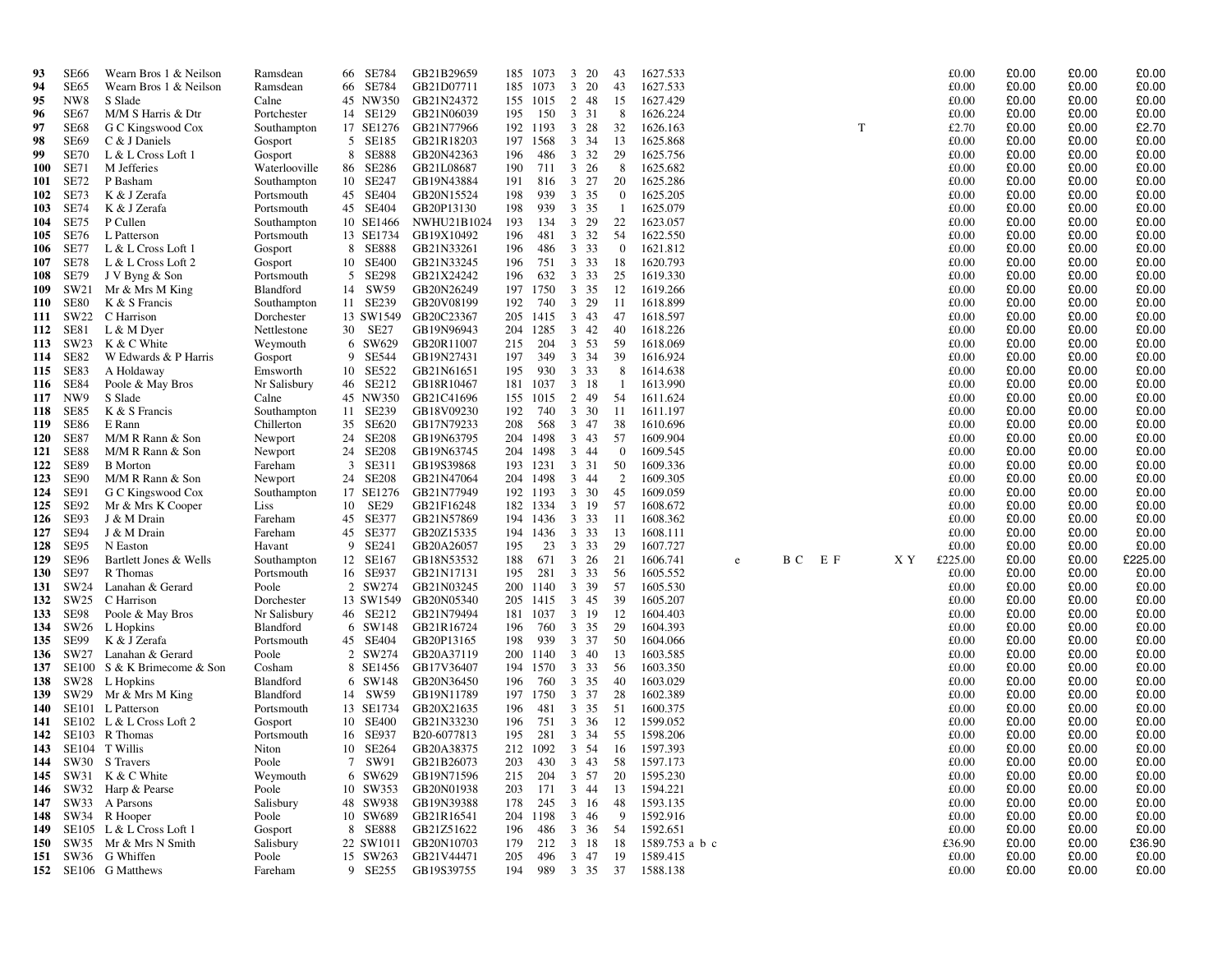| 153        |                 | SE107 J & M Drain                                  | Fareham                  | 45 SE377            | GB20N25938                        |            | 194 1436        | 3 35                                     | 58               | 1587.634                                  |   |   | £0.00          | £0.00          | £0.00          | £0.00          |
|------------|-----------------|----------------------------------------------------|--------------------------|---------------------|-----------------------------------|------------|-----------------|------------------------------------------|------------------|-------------------------------------------|---|---|----------------|----------------|----------------|----------------|
| 154        |                 | SE108 M/M T Leggatt                                | Havant                   | 21 SE432            | GB20B07141                        | 195        | -211            | 3 36                                     | 25               | 1586.805                                  |   |   | £0.00          | £0.00          | £0.00          | £0.00          |
| 155        |                 | SE109 D $&$ T Hughes                               | Paulsgrove               | 25 SE1615           | GB21N75423                        | 195        | 285             | 3 36                                     | 35               | 1585.925                                  |   |   | £0.00          | £0.00          | £0.00          | £0.00          |
| 156        |                 | SE110 T Darling                                    | Southampton              | 15 SE331            | GB21N67109                        |            | 192 1276        | 3 3 3                                    | -54              | 1585.752                                  |   |   | £0.00          | £0.00          | £0.00          | £0.00          |
| 157        |                 | SE111 K & L Cleife                                 | Portsmouth               | 13 SE430            | GB21N17149                        | 195        | 294             | 3 36                                     | 40               | 1585.357                                  |   |   | £0.00          | £0.00          | £0.00          | £0.00          |
| 158        |                 | SE112 J Austin & Son                               | Portsmouth               | 8 SE327             | GB21P12925                        |            | 198 1018        | 3 40                                     | 37               | 1584.187                                  |   |   | £0.00          | £0.00          | £0.00          | £0.00          |
| 159        |                 | SW37 Lanahan & Gerard                              | Poole                    | 2 SW274             | NL20-1157454                      |            | 200 1140        | $3 \quad 43$                             | $\boldsymbol{0}$ | 1583.571                                  |   |   | £0.00          | £0.00          | £0.00          | £0.00          |
| 160        |                 | SE113 D & T Hughes                                 | Paulsgrove               | 25 SE1615           | GB21N75436                        | 195        | 285             | 3 36                                     | -56              | 1583.367                                  |   |   | £0.00          | £0.00          | £0.00          | £0.00          |
| 161        |                 | SE114 Mr & Mrs Bunney                              | Paulsgrove               | 20 SE874            | GB20N11643                        | 195        | 385             | 3 37                                     | -5               | 1582.733                                  |   |   | £0.00          | £0.00          | £0.00          | £0.00          |
| 162        |                 | SE115 E Rann                                       | Chillerton               | 35 SE620            | GB20N14517                        | 208        | 568             | 3 52                                     | 20               | 1578.112                                  |   |   | £0.00          | £0.00          | £0.00          | £0.00          |
| 163        |                 | SE116 W Edwards & P Harris                         | Gosport                  | 9 SE544             | GB19N17108                        | 197        | 349             | 3 39                                     | 59               | 1577.722                                  |   |   | £0.00          | £0.00          | £0.00          | £0.00          |
| 164        |                 | $SE117$ L & M Dyer                                 | Nettlestone              | 30 SE27             | GB20N57542                        |            | 204 1285        | 3 48                                     | 26               | 1577.375                                  |   |   | £0.00          | £0.00          | £0.00          | £0.00          |
| 165        |                 | SE118 J & M Drain<br>SW38 K & C White              | Fareham<br>Weymouth      | 45 SE377<br>6 SW629 | GB20N25958<br>GB19C29676          | 215        | 194 1436<br>204 | 3 37<br>$\overline{4}$<br>$\overline{0}$ | 23<br>6          | 1577.287<br>1576.849                      |   |   | £0.00<br>£0.00 | £0.00<br>£0.00 | £0.00<br>£0.00 | £0.00<br>£0.00 |
| 166<br>167 |                 | SW39 C Hunter & Son                                | Poole                    | 6 SW125             | GB19R14334                        |            | 203 1339        | 3 47                                     | 34               | 1575.870                                  |   |   | £0.00          | £0.00          | £0.00          | £0.00          |
| 168        |                 | SW40 Mr & Mrs M Gower                              | Fordingbridge            |                     | 19 SW1071 GB21N60350              |            | 187 1229        | 3 29                                     | 48               | 1574.590                                  |   |   | £0.00          | £0.00          | £0.00          | £0.00          |
| 169        |                 | SW41 Mr & Mrs M Gower                              | Fordingbridge            | 19 SW1071           | GB21N20245                        |            | 187 1229        | 3 29                                     | 52               | 1574.090                                  |   |   | £0.00          | £0.00          | £0.00          | £0.00          |
| 170        |                 | $SE119$ L & L Cross Loft 1                         | Gosport                  | 8 SE888             | GB21N33222                        | 196        | 486             | 3 39                                     | 46               | 1571.876                                  |   |   | £0.00          | £0.00          | £0.00          | £0.00          |
| 171        |                 | SW42 C Harrison                                    | Dorchester               |                     | 13 SW1549 GB20C23371              |            | 205 1415        | 3 50                                     | 34               | 1570.977                                  |   |   | £0.00          | £0.00          | £0.00          | £0.00          |
| 172        |                 | SE120 J Turner & Son                               | Waterlooville            | 15 SE188            | GB21N41471                        | 192        | 771             | 3 35                                     | 36               | 1570.923                                  |   |   | £0.00          | £0.00          | £0.00          | £0.00          |
| 173        |                 | $SE121$ L & M Dyer                                 | Nettlestone              | 30 SE27             | GB18N93355                        | 204        | 1285            | 3 49                                     | 24               | 1570.728                                  |   |   | £0.00          | £0.00          | £0.00          | £0.00          |
| 174        |                 | SE122 L & L Cross Loft 2                           | Gosport                  | 10 SE400            | GB21N33232                        | 196        | 751             | 3 40                                     | 17               | 1569.410                                  |   |   | £0.00          | £0.00          | £0.00          | £0.00          |
| 175        |                 | SE123 R & H Barrs                                  | Stubbington              | 11 SE165            | GB21R18174                        | 196        | 365             | 3 40                                     | 12               | 1568.250                                  |   |   | £0.00          | £0.00          | £0.00          | £0.00          |
| 176        |                 | NW10 Luff & Walker Bros                            | Dursley                  |                     | 43 NW141 GB20N58216               | 140        | 581             | 2 37                                     | 30               | 1568.133                                  |   |   | £0.00          | £0.00          | £0.00          | £0.00          |
| 177        |                 | SE124 S Waters                                     | Southampton              |                     | 1 SE1015 GB19V71735               | 190        | 531             | 3 3 3                                    | 36               | 1568.029                                  | g | G | £36.00         | £0.00          | £0.00          | £36.00         |
| 178        |                 | NW11 Luff & Walker Bros                            | Dursley                  | 43 NW141            | GB20Z47406                        | 140        | 581             | 2 37                                     | 31               | 1567.967                                  |   |   | £0.00          | £0.00          | £0.00          | £0.00          |
| 179        |                 | NW12 Luff & Walker Bros                            | Dursley                  | 43 NW141            | GB21N08964                        | 140        | 581             | 2 37                                     | 38               | 1566.807                                  |   |   | £0.00          | £0.00          | £0.00          | £0.00          |
| 180        |                 | NW13 Luff & Walker Bros                            | Dursley                  | 43 NW141            | GB21N08990                        | 140        | 581             | 2 37                                     | 38               | 1566.807                                  |   |   | £0.00          | £0.00          | £0.00          | £0.00          |
| 181<br>182 |                 | SW43 C Bartlett<br>NW14 S Slade                    | Salisbury<br>Calne       | 5 SW450<br>45 NW350 | GB21D00150<br>GB21N24371          |            | 178 1741        | 3 21<br>2 54                             | 7                | 1566.359<br>1566.298                      |   |   | £0.00<br>£0.00 | £0.00<br>£0.00 | £0.00<br>£0.00 | £0.00<br>£0.00 |
| 183        |                 | SE125 J Turner & Son                               | Waterlooville            | 15 SE188            | GB20N57635                        | 192        | 155 1015<br>771 | 3 36                                     | 49<br>34         | 1563.911                                  |   |   | £0.00          | £0.00          | £0.00          | £0.00          |
| 184        | SW44            | Mr & Mrs N Smith                                   | Salisbury                |                     | 22 SW1011 GB18N42121              | 179        | 212             | 3 21                                     | 48               | 1562.181                                  |   |   | £0.00          | £0.00          | £0.00          | £0.00          |
| 185        |                 | SW45 Mr & Mrs N Smith                              | Salisbury                |                     | 22 SW1011 GB18N42140              | 179        | 212             | 3 21                                     | 53               | 1561.536                                  |   |   | £0.00          | £0.00          | £0.00          | £0.00          |
| 186        |                 | SW46 S Travers                                     | Poole                    | 7 SW91              | GB19V73788                        | 203        | 430             | 3 49                                     | 5                | 1561.499                                  |   |   | £0.00          | £0.00          | £0.00          | £0.00          |
| 187        |                 | SE126 S & K Brimecome & Son                        | Cosham                   |                     | 8 SE1456 GB19P11330               |            | 194 1570        | 3 39                                     | 51               | 1560.200                                  |   |   | £0.00          | £0.00          | £0.00          | £0.00          |
| 188        |                 | SW47 R Hooper                                      | Poole                    | 10 SW689            | GB19N32286                        |            | 204 1198        | 3 51                                     | -1               | 1559.359                                  |   |   | £0.00          | £0.00          | £0.00          | £0.00          |
| 189        |                 | SE127 C & J Daniels                                | Gosport                  | 5 SE185             | GB19F11101                        |            | 197 1568        | $3 \quad 43$                             | 33               | 1557.987                                  |   |   | £0.00          | £0.00          | £0.00          | £0.00          |
| 190        |                 | SE128 E Rann                                       | Chillerton               | 35 SE620            | GB21N69340                        | 208        | 568             | 3 55                                     | 41               | 1555.681                                  |   |   | £0.00          | £0.00          | £0.00          | £0.00          |
| 191        |                 | SE129 J Attrill & Sons                             | Southampton              | 6 SE160             | GB21D35030                        | 188        | 808             | 3 3 3                                    | 18               | 1555.046                                  |   |   | £0.00          | £0.00          | £0.00          | £0.00          |
| 192        |                 | NW15 J Rodway                                      | Worcester                |                     | 15 NW1707 GB18B07851              | 108        | 683             | 2 2                                      | 44               | 1554.288                                  |   |   | £0.00          | £0.00          | £0.00          | £0.00          |
| 193        |                 | SE130 P Ayling                                     | Gosport                  | 14 SE343            | GB21N83769                        | 197        | 656             | 3 43                                     | 35               | 1553.692                                  |   |   | £0.00          | £0.00          | £0.00          | £0.00          |
| 194        |                 | SE131 E Rann                                       | Chillerton               | 35 SE620            | GB21N69360                        | 208        | 568             | 3 56                                     | -6               | 1552.935                                  |   |   | £0.00          | £0.00          | £0.00          | £0.00          |
| 195        |                 | SE132 L & L Cross Loft 1                           | Gosport                  | 8 SE888             | GB21Z61181                        | 196        | 486             | 3 42                                     | 27               | 1552.915                                  |   |   | £0.00          | £0.00          | £0.00          | £0.00          |
| 196<br>197 |                 | SW48 S F Shear<br>SE133 P Ayling                   | Poole                    | 14 SE343            | 5 SW1236 GB21B25976<br>GB18N14022 | 203<br>197 | 369<br>656      | 3 50<br>$3 \quad 43$                     | 22<br>53         | 1552.536<br>1551.610                      |   |   | £0.00<br>£0.00 | £0.00<br>£0.00 | £0.00<br>£0.00 | £0.00<br>£0.00 |
| 198        | SW49            | A Parsons                                          | Gosport<br>Salisbury     | 48 SW938            | GB20N53593                        | 178        | 245             | $3\;\;22$                                | 14               | 1550.332                                  |   |   | £0.00          | £0.00          | £0.00          | £0.00          |
| 199        | NE <sub>2</sub> | Britton & Hames                                    | Reading                  | 14 NE68             | GB20N11255                        | 152        | 842             | 2 53                                     | 8                | 1550.031                                  |   |   | £0.00          | £12.50         | £0.00          | £12.50         |
| <b>200</b> |                 | SW50 T Vincent                                     | Dorchester               | 10 SW316            | GB19A47121                        |            | 209 1715        | 3 58                                     | 27               | 1549.810 a b                              |   |   | £6.30          | £0.00          | £0.00          | £6.30          |
| <b>201</b> |                 | SE134 G Willett & Son                              | Fareham                  | 8 SE371             | GB21N04782                        | 195        | 936             | 3 42                                     | 8                | 1549.216                                  |   |   | £0.00          | £0.00          | £0.00          | £0.00          |
| 202        |                 | SE135 G Willett & Son                              | Fareham                  | 8 SE371             | GB21N81306                        | 195        | 936             | 3 42                                     | 26               | 1547.126                                  |   |   | £0.00          | £0.00          | £0.00          | £0.00          |
| <b>203</b> |                 | SE136 D $&$ T Hughes                               | Paulsgrove               |                     | 25 SE1615 GB19N82633              | 195        | 285             | 3 42                                     | 8                | 1546.301                                  |   |   | £0.00          | £0.00          | £0.00          | £0.00          |
|            |                 | 204 SE137 P Ayling                                 | Gosport                  |                     | 14 SE343 GB19N03999               | 197        |                 | 656 3 44                                 | 42               | 1545.970                                  |   |   | £0.00          | £0.00          | £0.00          | £0.00          |
|            |                 | 205 SE138 Poole & May Bros                         | Nr Salisbury             |                     | 46 SE212 GB21N05433               |            |                 | 181 1037 3 26                            | 50               | 1545.191                                  |   |   | £0.00          | £0.00          | £0.00          | £0.00          |
|            |                 | 206 SE139 L & L Cross Loft 2                       | Gosport                  | 10 SE400            | GB21N33292                        | 196        | 751             | 3 43                                     | 49               | 1544.634                                  |   |   | £0.00          | £0.00          | £0.00          | £0.00          |
|            |                 | 207 SE140 A Holdaway                               | Emsworth                 | 10 SE522            | GB20N59945                        | 195        |                 | 930 3 42                                 | -48              | 1544.582                                  |   |   | £0.00          | £0.00          | £0.00          | £0.00          |
| 208        |                 | SE141 Mr & Mrs Bunney                              | Paulsgrove               | 20 SE874            | GB21P05097                        | 195        |                 | 385 3 42 27                              |                  | 1544.549                                  |   |   | £0.00          | £0.00          | £0.00          | £0.00          |
| 209        |                 | SW51 Harp & Pearse                                 | Poole                    | 10 SW353            | GB18V24532                        | 203        |                 | 171 3 51                                 | 32               | 1543.842                                  |   |   | £0.00          | £0.00          | £0.00          | £0.00          |
|            |                 | 210 SE142 E Booth                                  | Gosport                  | 9 SE293             | NEHU19EC289                       |            |                 | 198 1535 3 47                            | $\overline{3}$   | 1541.577                                  |   |   | £0.00          | £0.00          | £0.00          | £0.00          |
|            |                 | 211 SE143 M/M S Harris & Dtr<br>212 SW52 A Parsons | Portchester<br>Salisbury | 14 SE129            | GB18N28962<br>48 SW938 GB20N53506 | 195        |                 | 150 3 43                                 | 24               | 1536.929<br>178  245  3  24  13  1535.275 |   |   | £0.00<br>£0.00 | £0.00<br>£0.00 | £0.00<br>£0.00 | £0.00<br>£0.00 |
|            |                 |                                                    |                          |                     |                                   |            |                 |                                          |                  |                                           |   |   |                |                |                |                |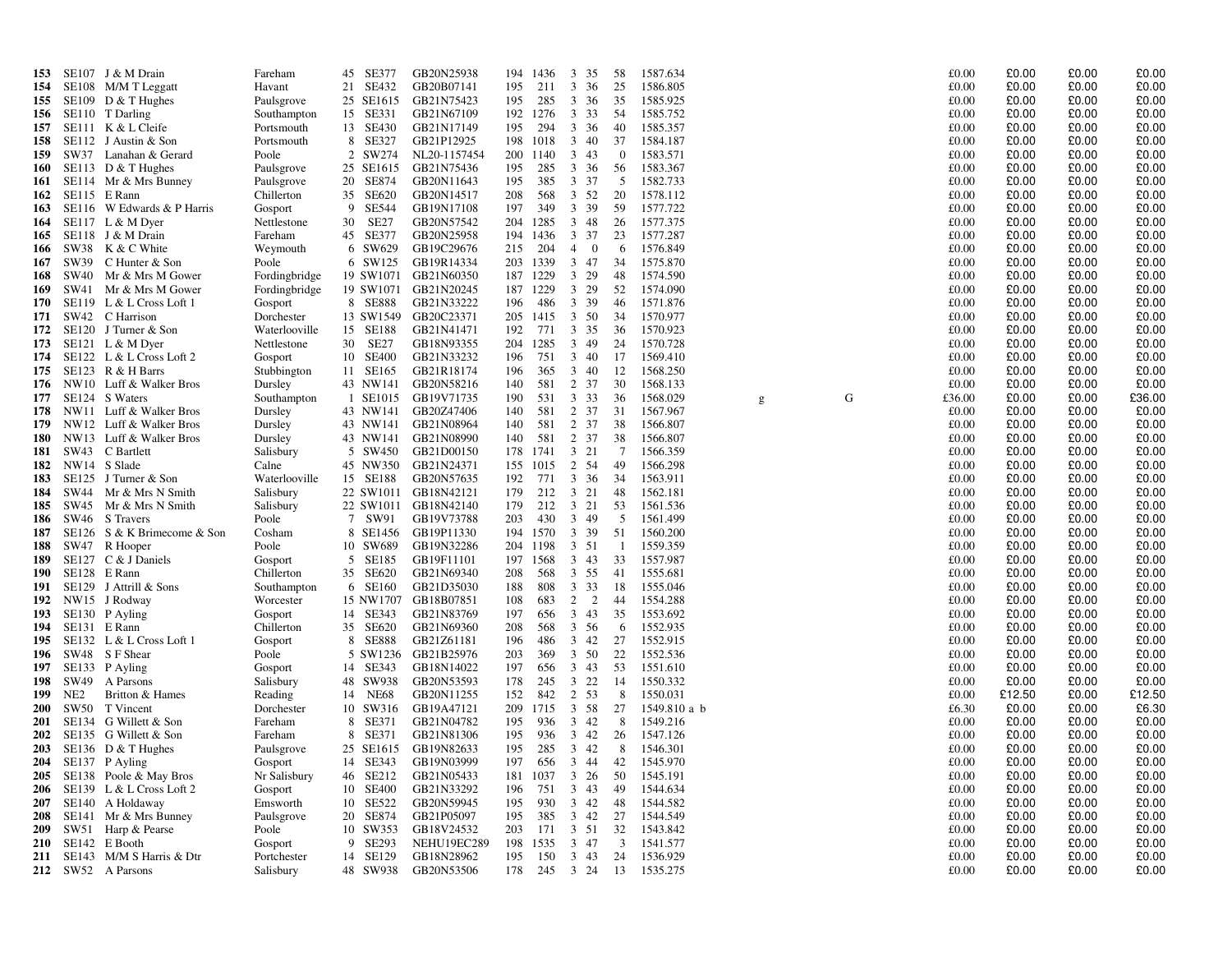| 213        |       | SE144 $L & L$ Cross Loft 2         | Gosport        | 10 SE400               | GB21N33244  | 196 | 751      | $\mathbf{3}$<br>45                        | 12             | 1535.146 |   | £0.00 | £0.00  | £0.00 | £0.00  |
|------------|-------|------------------------------------|----------------|------------------------|-------------|-----|----------|-------------------------------------------|----------------|----------|---|-------|--------|-------|--------|
| 214        |       | SE145 M/M T Leggatt                | Havant         | 21 SE432               | GB20B07143  | 195 | 211      | 3<br>43                                   | 48             | 1534.455 |   | £0.00 | £0.00  | £0.00 | £0.00  |
| 215        | SW53  | Mr & Mrs N Smith                   | Salisbury      | 22 SW1011              | GB20N10741  | 179 | 212      | $\overline{3}$<br>25                      | 31             | 1533.930 |   | £0.00 | £0.00  | £0.00 | £0.00  |
| 216        |       | SE146 S Vaizey                     | Fareham        | 6 SE115                | GB21V11390  | 195 | 635      | $\overline{3}$<br>44                      | 14             | 1533.380 |   | £0.00 | £0.00  | £0.00 | £0.00  |
| 217        |       | SE147 Peter Fyfield                | Borden         | 14 SE777               | GB21N23191  |     | 177 1117 | $\mathbf{3}$<br>23                        | 54             | 1533.286 |   | £0.00 | £0.00  | £0.00 | £0.00  |
| 218        |       | SE148 W Edwards & P Harris         | Gosport        | 9 SE544                | GB20N03732  | 197 | 349      | $\mathbf{3}$<br>46                        | 24             | 1533.005 |   | £0.00 | £0.00  | £0.00 | £0.00  |
| 219        |       | SE149 Peter Fyfield                | Borden         | 14 SE777               | GB21N23170  |     | 177 1117 | $\mathbf{3}$<br>24                        | 8              | 1531.533 |   | £0.00 | £0.00  | £0.00 | £0.00  |
| <b>220</b> |       |                                    |                | 14 SE343               |             | 197 | 656      | $\mathbf{3}$<br>46                        |                | 1530.531 |   |       | £0.00  | £0.00 | £0.00  |
|            |       | SE150 P Ayling                     | Gosport        |                        | GB20N83351  |     |          |                                           | 58             |          |   | £0.00 | £0.00  | £0.00 |        |
| 221        |       | NW16 L Jackson                     | Cinderford     | 8 NW168                | GB19V54252  | 135 | 782      | 2 35                                      | 50             | 1529.806 |   | £0.00 |        | £0.00 | £0.00  |
| 222        |       | SE151 S & K Brimecome & Son        | Cosham         | 8 SE1456               | GB17V36443  | 194 | 1570     | 3 44                                      | 20             | 1529.019 |   | £0.00 | £0.00  |       | £0.00  |
| 223        |       | SE152 D $<$ T Hughes               | Paulsgrove     | 25 SE1615              | GB19Z70678  | 195 | 285      | 3 44                                      | 40             | 1528.865 |   | £0.00 | £0.00  | £0.00 | £0.00  |
| 224        |       | NW17 S Bennett                     | <b>Bristol</b> | 22 NW258               | GB21V51640  | 154 | 464      | 2 57                                      | 40             | 1528.165 |   | £0.00 | £0.00  | £0.00 | £0.00  |
| 225        |       | SE153 K & L Cleife                 | Portsmouth     | 13 SE430               | GB19N31261  | 195 | 294      | $\mathbf{3}$<br>44                        | 51             | 1527.658 |   | £0.00 | £0.00  | £0.00 | £0.00  |
| 226        |       | NW18 S Slade                       | Calne          | 45 NW350               | GB19V26054  | 155 | 1015     | 2 59                                      | 16             | 1527.417 |   | £0.00 | £0.00  | £0.00 | £0.00  |
| 227        |       | SE154 E Rann                       | Chillerton     | 35 SE620               | GB19N18773  | 208 | 568      | $\overline{4}$<br>$\overline{\mathbf{0}}$ | -9             | 1526.746 |   | £0.00 | £0.00  | £0.00 | £0.00  |
| 228        |       | SE155 $D & T$ Hughes               | Paulsgrove     | 25 SE1615              | GB20N75697  | 195 | 285      | 3 45                                      | 18             | 1524.567 |   | £0.00 | £0.00  | £0.00 | £0.00  |
| 229        |       | NW19 S Slade                       | Calne          | 45 NW350               | GB21N24377  | 155 | 1015     | 2 59                                      | 46             | 1523.169 |   | £0.00 | £0.00  | £0.00 | £0.00  |
| <b>230</b> |       | SE156 W Edwards & P Harris         | Gosport        | 9 SE544                | GB21N01135  | 197 | 349      | 3 48                                      | $\overline{4}$ | 1521.802 |   | £0.00 | £0.00  | £0.00 | £0.00  |
| 231        |       | SE157 M/M T Leggatt                | Havant         | 21 SE432               | GB19X20989  | 195 | 211      | 3 45                                      | 45             | 1521.200 |   | £0.00 | £0.00  | £0.00 | £0.00  |
| 232        |       | SE158 M/M S Harris & Dtr           | Portchester    | 14 SE129               | GB19N74117  | 195 | 150      | $3\quad 45$                               | 46             | 1520.818 |   | £0.00 | £0.00  | £0.00 | £0.00  |
| 233        |       | SE159 C & J Daniels                | Gosport        | 5<br>SE185             | GB19F11140  | 197 | 1568     | 49<br>$\mathbf{3}$                        | 3              | 1520.576 |   | £0.00 | £0.00  | £0.00 | £0.00  |
| 234        |       | SE160 P A Priddle                  | Southampton    | <b>SE18</b><br>8       | GB20N18938  | 191 | 360      | $3 \quad 41$                              | 29             | 1519.362 |   | £0.00 | £0.00  | £0.00 | £0.00  |
| 235        |       | SE161 Poole & May Bros             | Nr Salisbury   | 46<br>SE212            | GB20N05560  | 181 | 1037     | 3 30                                      | 59             | 1514.797 |   | £0.00 | £0.00  | £0.00 | £0.00  |
| 236        |       | SE162 Poole & May Bros             | Nr Salisbury   | 46 SE212               | GB21N00543  | 181 | 1037     | 3 3 1                                     | $\overline{2}$ | 1514.438 |   | £0.00 | £0.00  | £0.00 | £0.00  |
| 237        |       | SE163 D & T Hughes                 | Paulsgrove     | 25 SE1615              | NWHU21B3543 | 195 | 285      | $\mathbf{3}$<br>46                        | 54             | 1513.817 |   | £0.00 | £0.00  | £0.00 | £0.00  |
| 238        |       | SW54 Lanahan & Gerard              | Poole          | 2 SW274                | GB21E07932  | 200 | 1140     | 3 53                                      | 21             | 1513.334 | d | £5.40 | £0.00  | £0.00 | £5.40  |
| 239        |       | SE164 Peter Fyfield                | Borden         | 14 SE777               | GB21N23172  |     | 177 1117 | $3\quad 26$                               | 41             | 1512.638 |   | £0.00 | £0.00  | £0.00 | £0.00  |
| <b>240</b> |       | SE165 E Rann                       | Chillerton     | 35 SE620               | GB17N79220  | 208 | 568      | $\overline{2}$<br>$\overline{4}$          | 24             | 1512.574 |   | £0.00 | £0.00  | £0.00 | £0.00  |
| 241        |       | SE166 C Ret & Dtr                  | Southampton    | 30 SE321               | GB21N58326  | 190 | 187      | 3<br>41                                   | 27             | 1510.862 |   | £0.00 | £0.00  | £0.00 | £0.00  |
| 242        |       | SE167 S Vaizey                     | Fareham        | 6 SE115                | GB21V11389  | 195 | 635      | 3 47                                      | 39             | 1510.367 |   | £0.00 | £0.00  | £0.00 | £0.00  |
| 243        |       | SW55 Mr & Mrs M Gower              | Fordingbridge  | 19 SW1071              | GB21N20207  | 187 | 1229     | 3 38                                      | 52             | 1509.362 |   | £0.00 | £0.00  | £0.00 | £0.00  |
| 244        |       | SE168 P Ayling                     | Gosport        | 14 SE343               | GB20S31747  | 197 | 656      | $\mathbf{3}$<br>50                        | 10             | 1509.252 |   | £0.00 | £0.00  | £0.00 | £0.00  |
| 245        |       | SE169 G C Kingswood Cox            | Southampton    | 17 SE1276              | GB18S24354  | 192 | 1193     | 3<br>44                                   | 56             | 1507.600 |   | £0.00 | £0.00  | £0.00 | £0.00  |
| 246        |       | SE170 Mr & Mrs Bakes               | Havant         | 10 SE402               | GB21N32345  | 195 | 532      | $3 \quad 48$                              | 30             | 1504.298 |   | £0.00 | £0.00  | £0.00 | £0.00  |
| 247        |       | $SE171 \text{ L} \& \text{M Dyer}$ | Nettlestone    | 30<br>SE27             | GB20R38410  | 204 | 1285     | 3 59                                      | 35             | 1503.965 |   | £0.00 | £0.00  | £0.00 | £0.00  |
| 248        |       | SE172 E Booth                      | Gosport        | 9 SE293                | GB20N03602  | 198 | 1535     | 3 53                                      | 5              | 1501.673 |   | £0.00 | £0.00  | £0.00 | £0.00  |
| 249        |       | SE173 L & L Cross Loft 2           | Gosport        | 10 SE400               | GB21N33296  | 196 | 751      | 3 50                                      | 18             | 1501.149 |   | £0.00 | £0.00  | £0.00 | £0.00  |
| 250        |       | SW56 Mr & Mrs M Gower              | Fordingbridge  | 19 SW1071              | GB20N08259  | 187 | 1229     | 40<br>$\mathbf{3}$                        | -9             | 1500.563 |   | £0.00 | £0.00  | £0.00 | £0.00  |
| 251        | NW20  | D J Young                          | Midsomer       | 7 NW135                | GB21B08307  | 170 | 1171     | 3 20                                      | 21             | 1499.269 |   | £0.00 | £0.00  | £0.00 | £0.00  |
| 252        | NW21  | Booth & Roper                      | Tewkesbury     | 15 NW254               | GB18N66307  |     | 118 1445 | 2 19                                      | 35             | 1498.179 |   | £0.00 | £0.00  | £0.00 | £0.00  |
| 253        |       | NW22 Booth & Roper                 | Tewkesbury     | 15 NW254               | GB20N86601  | 118 | 1445     | $\overline{2}$<br>19                      | 36             | 1498.000 |   | £0.00 | £0.00  | £0.00 | £0.00  |
| 254        | NE3   | G & M Bicknell                     | Reading        | 10 NE190               | GB19N34411  | 152 | 1480     | 2 59                                      | 35             | 1497.912 |   | £0.00 | £10.00 | £0.00 | £10.00 |
| 255        | NW23  | B J Millard                        | Temple Cloud   | 5 NW69                 | GB20F02196  | 168 | 1271     | 3 18                                      | 22             | 1497.003 |   | £0.00 | £0.00  | £0.00 | £0.00  |
| 256        | NW24  | Booth & Roper                      | Tewkesbury     | 15 NW254               | GB20N66705  | 118 | 1445     | 2 19                                      | 42             | 1496.928 |   | £0.00 | £0.00  | £0.00 | £0.00  |
| 257        |       | SE174 Asa G & A Williams           | Southampton    | 10 SE501               | GB20V19616  | 192 | 1349     | $3\quad 46$                               | 50             | 1495.675 |   | £0.00 | £0.00  | £0.00 | £0.00  |
| 258        | NE4   | Mr & Mrs C Merrills                | Swindon        | 10 NE1156              | GB19V07465  | 143 | 1593     | 49<br>2                                   | 30             | 1494.214 |   | £0.00 | £5.00  | £0.00 | £5.00  |
|            | NW25  |                                    |                | 15 NW1707              | GB20B09979  |     |          | 2<br>$7\phantom{.0}$                      |                | 1492.668 |   | £0.00 | £0.00  | £0.00 | £0.00  |
| 259        |       | J Rodway                           | Worcester      |                        |             | 108 | 683      |                                           | 48             |          |   |       |        |       |        |
| 260        |       | SW57 A Parsons                     | Salisbury      | 48 SW938               | GB20N53522  | 178 | 245      | 3 30                                      | 3              | 1492.638 |   | £0.00 | £0.00  | £0.00 | £0.00  |
| 261        |       | SE175 J Attrill & Sons             | Southampton    | 6 SE160                | GB21D35178  | 188 | 808      | $3 \t 42$                                 | 15             | 1492.423 |   | £0.00 | £0.00  | £0.00 | £0.00  |
| 262        |       | SE176 J Attrill & Sons             | Southampton    | 6 SE160                | GB21D35029  | 188 | 808      | $3 \quad 42$                              | 16             | 1492.311 |   | £0.00 | £0.00  | £0.00 | £0.00  |
| 263        |       | SE177 L & M Dyer                   | Nettlestone    | SE27<br>30             | GB19N51141  | 204 | 1285     | $\overline{4}$<br>$\overline{1}$          | 31             | 1491.926 |   | £0.00 | £0.00  | £0.00 | £0.00  |
| 264        |       | SE178 L & M Dyer                   | Nettlestone    | SE <sub>27</sub><br>30 | GB18N79613  | 204 | 1285     | $\overline{4}$<br>- 1                     | 32             | 1491.823 |   | £0.00 | £0.00  | £0.00 | £0.00  |
| 265        | SW58  | A Parsons                          | Salisbury      | 48 SW938               | GB20N53538  | 178 | 245      | 3 30                                      | 20             | 1490.627 |   | £0.00 | £0.00  | £0.00 | £0.00  |
| 266        |       | SW59 G Whiffen                     | Poole          | 15 SW263               | GB21C43716  | 205 | 496      | 2<br>$\overline{4}$                       | 42             | 1488.669 |   | £0.00 | £0.00  | £0.00 | £0.00  |
| 267        |       | SE179 T Willis                     | Niton          | 10 SE264               | GB17R09614  | 212 | 1092     | 4 11                                      | 33             | 1487.639 |   | £0.00 | £0.00  | £0.00 | £0.00  |
| 268        |       | SE180 S Vaizey                     | Fareham        | 6 SE115                | GB21V11386  | 195 | 635      | 3 51                                      | 20             | 1486.318 |   | £0.00 | £0.00  | £0.00 | £0.00  |
| 269        | SE181 | P Cullen                           | Southampton    | 10 SE1466              | GB19N91318  | 193 | 134      | $3 \quad 48$                              | 39             | 1486.175 |   | £0.00 | £0.00  | £0.00 | £0.00  |
| 270        | NE5   | Mr & Mrs C Merrills                | Swindon        | 10 NE1156              | GB20V44424  | 143 | 1593     | 2<br>50                                   | 32             | 1485.160 |   | £0.00 | £2.50  | £0.00 | £2.50  |
| 271        |       | SW60 C Harrison                    | Dorchester     | 13 SW1549              | GB19N68755  | 205 | 1415     | $\overline{4}$<br>$\overline{4}$          | 21             | 1482.361 |   | £0.00 | £0.00  | £0.00 | £0.00  |
| 272        |       | SE182 P A Priddle                  | Southampton    | 8 SE18                 | GB19S23309  | 191 | 360      | 3 47                                      | 22             | 1480.048 |   | £0.00 | £0.00  | £0.00 | £0.00  |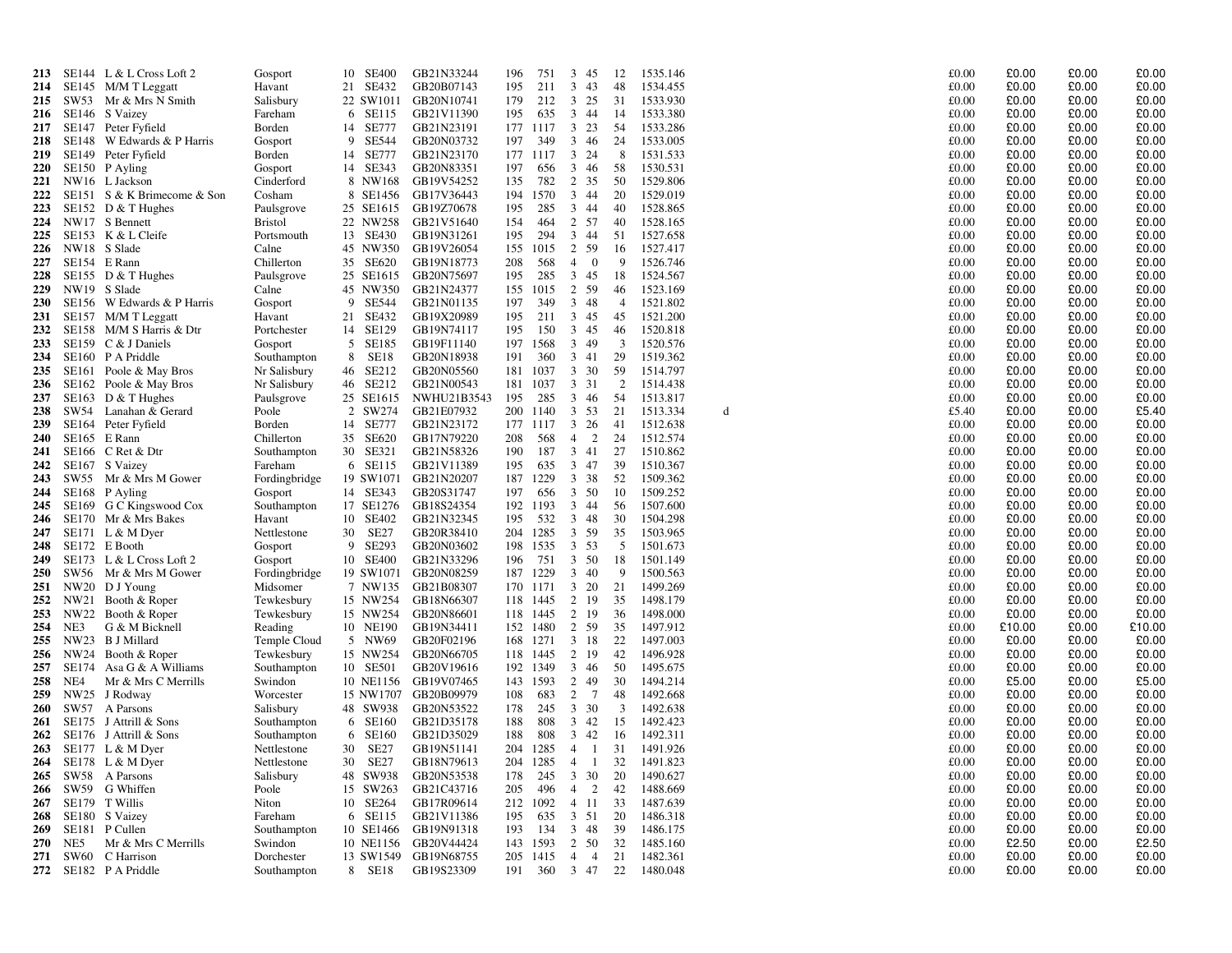| 273        |                 | NW26 J Rodway            | Worcester     |                         | 15 NW1707 GB18N77616 | 108        | 683      | 9<br>2                           | 5              | 1477.828 | £0.00         | £0.00 | £0.00 | £0.00   |
|------------|-----------------|--------------------------|---------------|-------------------------|----------------------|------------|----------|----------------------------------|----------------|----------|---------------|-------|-------|---------|
| 274        | SW61            | C Harrison               | Dorchester    | 13 SW1549               | GB19N68759           | 205        | 1415     | $\overline{4}$<br>5              | 8              | 1477.624 | £0.00         | £0.00 | £0.00 | £0.00   |
| 275        |                 | NW27 A Smith & Son       | Wotton Under  | 15 NW294                | GB21N59031           |            | 145 1192 | 2<br>53                          | 34             | 1477.196 | £0.00         | £0.00 | £0.00 | £0.00   |
| 276        |                 | NW28 A Smith & Son       | Wotton Under  | 15 NW294                | GB21N59025           |            | 145 1192 | $\overline{2}$<br>53             | 51             | 1474.789 | $\pounds0.00$ | £0.00 | £0.00 | £0.00   |
| 277        |                 | SW62 G Whiffen           | Poole         | 15 SW263                | GB18F24466           | 205        | 496      | 5<br>$\overline{4}$              | 26             | 1472.090 | £0.00         | £0.00 | £0.00 | £0.00   |
| 278        |                 | SE183 T Willis           | Niton         | 10 SE264                | GB21N70437           |            | 212 1092 | 4 14                             | 21             | 1471.262 | £0.00         | £0.00 | £0.00 | £0.00   |
| 279        |                 | SE184 G C Kingswood Cox  | Southampton   | 17 SE1276               | GB19S23210           |            | 192 1193 | $3 \t 50$                        | 50             | 1469.067 | £0.00         | £0.00 | £0.00 | £0.00   |
| 280        |                 | NW29 T Fedyk             | Melksham      | 17 NW355                | GB20N78563           | 160        | 765      | 3 12                             | -19            | 1468.229 | £0.00         | £0.00 | £0.00 | £0.00   |
| 281        |                 | SE185 D Ede & Family     | Southampton   | 13 SE193                | GB21A00167           | 191        | 1309     | 3 49                             | 58             | 1467.484 | £0.00         | £0.00 | £0.00 | £0.00   |
| 282        |                 | SE186 P A Priddle        | Southampton   | <b>SE18</b><br>8        | GB19H46483           | 191        | 360      | 3 49                             | 27             | 1466.610 | £0.00         | £0.00 | £0.00 | £0.00   |
| 283        |                 | SE187 G Willett & Son    | Fareham       | 8 SE371                 | GB21N04766           | 195        | 936      | 3 54                             | 59             | 1464.498 | £0.00         | £0.00 | £0.00 | £0.00   |
| 284        |                 | NW30 A Smith & Son       | Wotton Under  | 15 NW294                | GB21N59019           |            | 145 1192 | $\overline{2}$<br>55             | 13             | 1463.285 | £0.00         | £0.00 | £0.00 | £0.00   |
| 285        |                 |                          | Poole         | 10 SW689                | GB21R16548           | 204        | 1198     | $\overline{4}$<br>- 6            | 18             | 1462.598 | £0.00         | £0.00 | £0.00 | £0.00   |
|            |                 | SW63 R Hooper            |               | 14 SW59                 | GB20N26265           |            | 1750     | 3 58                             |                | 1461.587 | £0.00         | £0.00 | £0.00 | £0.00   |
| 286        |                 | SW64 Mr & Mrs M King     | Blandford     |                         |                      | 197<br>201 | 369      | 2                                | 25             | 1459.223 |               | £0.00 | £0.00 | £0.00   |
| 287        |                 | SW65 M White & Son       | Bournemouth   | 10 SW24                 | GB20N01418           |            |          | $\overline{4}$<br>38             | 41             |          | £0.00         |       |       |         |
| 288        |                 | SE188 D Wells            | Liphook       | 8 SE1267                | GB21N56104           | 180        | 1605     | $\mathbf{3}$                     | 15             | 1458.900 | £0.00         | £0.00 | £0.00 | £0.00   |
| 289        |                 | SW66 C Bartlett          | Salisbury     | 5 SW450                 | GB21N09900           | 178        | 1741     | $3 \t35$                         | 57             | 1458.768 | £0.00         | £0.00 | £0.00 | £0.00   |
| <b>290</b> | SE189           | D Ede & Family           | Southampton   | 13 SE193                | GB21N03006           | 191        | 1309     | 3 51                             | 32             | 1457.555 | £0.00         | £0.00 | £0.00 | £0.00   |
| 291        |                 | NW31 M/M D Peart         | Gloucester    | 30 NW303                | NEHU21HOU3           | 129        | 226      | 2 36                             | 13             | 1454.838 | £0.00         | £0.00 | £0.00 | £0.00   |
| 292        |                 | NW32 B Simmons           | Paulton       | 5 NW302                 | GB19N34494           | 169        | 544      | $3 \t24$                         | 54             | 1454.290 | £0.00         | £0.00 | £0.00 | £0.00   |
| 293        |                 | SE190 G C Kingswood Cox  | Southampton   | 17 SE1276               | GB21N77946           | 192        | 1193     | $3 \t 53$                        | 11             | 1454.263 | £0.00         | £0.00 | £0.00 | £0.00   |
| 294        |                 | SE191 T Darling          | Southampton   | 15 SE331                | GB21N67131           | 192        | 1276     | 3 53                             | 18             | 1453.891 | £0.00         | £0.00 | £0.00 | £0.00   |
| 295        |                 | SE192 T Darling          | Southampton   | 15 SE331                | GB21N67193           | 192        | 1276     | 3 53                             | 22             | 1453.476 | £0.00         | £0.00 | £0.00 | £0.00   |
| 296        |                 | SW67 S Travers           | Poole         | 7 SW91                  | GB21N01486           | 203        | 430      | $\overline{4}$<br>6              | 27             | 1451.463 | £0.00         | £0.00 | £0.00 | £0.00   |
| 297        |                 | SW68 Mr & Mrs M King     | Blandford     | 14 SW59                 | GB21N08555           |            | 197 1750 | $\overline{4}$<br>$\overline{0}$ | 29             | 1449.026 | £0.00         | £0.00 | £0.00 | £0.00   |
| 298        | SW69            | Harp & Pearse            | Poole         | 10 SW353                | GB21N01461           | 203        | 171      | $\overline{4}$<br>6              | 45             | 1448.636 | £0.00         | £0.00 | £0.00 | £0.00   |
| 299        | NE <sub>6</sub> | S & D Abery              | Nr Reading    | 10 NE237                | GB18N22291           | 154        | 999      | $\overline{3}$<br>8              | $\overline{2}$ | 1446.759 | £0.00         | £0.00 | £0.00 | £0.00   |
| <b>300</b> |                 | NW33 J Rodway            | Worcester     |                         | 15 NW1707 GB20B10005 | 108        | 683      | 2 11                             | 52             | 1446.635 | £0.00         | £0.00 | £0.00 | £0.00   |
| 301        |                 | SW70 G Whiffen           | Poole         | 15 SW263                | GB21V44464           | 205        | 496      | 9<br>$\overline{4}$              | 49             | 1446.260 | £0.00         | £0.00 | £0.00 | £0.00   |
| 302        |                 | SW71 R Hooper            | Poole         | 10 SW689                | GB19N32201           | 204        | 1198     | 9<br>$\overline{4}$              | 27             | 1444.129 | £0.00         | £0.00 | £0.00 | £0.00   |
| 303        |                 | SE193 T Willis           | Niton         | 10 SE264                | GB20A38376           |            | 212 1092 | 4 19                             | 9              | 1444.011 | £0.00         | £0.00 | £0.00 | £0.00   |
| 304        |                 | NW34 J Rodway            | Worcester     |                         | 15 NW1707 GB20N09998 | 108        | 683      | 2 12                             | 15             | 1442.442 | £0.00         | £0.00 | £0.00 | £0.00   |
| 305        |                 | SE194 G C Kingswood Cox  | Southampton   |                         | 17 SE1276 GB19S23430 |            | 192 1193 | $\mathbf{3}$<br>55               | 12             | 1441.793 | £0.00         | £0.00 | £0.00 | £0.00   |
| 306        |                 | NW35 L Jackson           | Cinderford    | 8 NW168                 | GB18N29754           | 135        | 782      | 2 45                             | 36             | 1439.576 | £0.00         | £0.00 | £0.00 | £0.00   |
| 307        |                 | SE195 $L & M$ Dyer       | Nettlestone   | 30 SE27                 | GB21N88019           | 204        | 1285     | 4 10                             | 25             | 1438.902 | £0.00         | £0.00 | £0.00 | £0.00   |
| 308        | NE7             | Mr & Mrs C Merrills      | Swindon       |                         | 10 NE1156 GB20V44426 |            | 143 1593 | 2 56                             | 2              | 1438.758 | £0.00         | £0.00 | £0.00 | $£0.00$ |
| 309        |                 | SW72 G Whiffen           | Poole         | 15 SW263                | GB17F15982           | 205        | 496      | 4 11                             | 15             | 1438.009 | £0.00         | £0.00 | £0.00 | £0.00   |
| 310        | NE8             | Mr & Mrs S Robinson      | Marlborough   | 12 NE211                | GB19R00958           | 155        | 1518     | 3 10                             | 48             | 1437.741 | £0.00         | £0.00 | £0.00 | £0.00   |
| 311        |                 | SW73 R T Muspratt        | Poole         | 6 SW172                 | GB21N38234           | 203        | 998      | - 9<br>4                         | 34             | 1435.600 | £0.00         | £0.00 | £0.00 | £0.00   |
| 312        |                 | SE196 $L & M$ Dyer       | Nettlestone   | 30<br>SE27              | GB19N51166           | 204        | 1285     | 4 11                             | $\overline{0}$ | 1435.558 | £0.00         | £0.00 | £0.00 | £0.00   |
| 313        |                 | SW74 T Paice             | Weymouth      | 3 SW163                 | GB21R08769           | 216        | 76       | 4 24                             | 53             | 1435.494 | £0.00         | £0.00 | £0.00 | £0.00   |
| 314        |                 | SW75 S Bunn              | Amesbury      | 10 SW1735               | GB18R03820           | 173        | 252      | 3 3 2                            | 29             | 1434.161 | £0.00         | £0.00 | £0.00 | £0.00   |
| 315        |                 | SE197 G Willett & Son    | Fareham       | 8 SE371                 | GB21N81308           | 195        | 936      | $\overline{0}$<br>$\overline{4}$ | 9              | 1432.991 | £0.00         | £0.00 | £0.00 | £0.00   |
| 316        | SE198           | Mr & Mrs D Stickland     | Southampton   | SE385<br>$\overline{4}$ | GB19D24911           | 189        | 1178     | 3 53                             | $\overline{0}$ | 1432.709 | £0.00         | £0.00 | £0.00 | £0.00   |
| 317        |                 | SE199 E Booth            | Gosport       | SE293<br>9              | GB21V09819           | 198        | 1535     | $4\quad 4$                       | 20             | 1432.531 | £0.00         | £0.00 | £0.00 | £0.00   |
| 318        |                 | $SE200$ L & M Dyer       | Nettlestone   | 30<br>SE27              | GB21N52083           | 204        | 1285     | 4 12                             | 15             | 1428.444 | £0.00         | £0.00 | £0.00 | £0.00   |
| 319        |                 | SE201 M/M S Harris & Dtr | Portchester   | SE129<br>14             | GB21N17175           | 195        | 150      | $\overline{0}$<br>$\overline{4}$ | 26             | 1428.047 | £0.00         | £0.00 | £0.00 | £0.00   |
| 320        |                 | SE202 G Willett & Son    | Fareham       | SE371<br>8              | GB21N81303           | 195        | 936      | $\overline{4}$<br>$\overline{1}$ | 37             | 1424.293 | £0.00         | £0.00 | £0.00 | £0.00   |
| 321        |                 | SE203 P A Priddle        | Southampton   | <b>SE18</b><br>8        | GB20P31562           | 191        | 360      | 3 57                             | - 1            | 1419.791 | £0.00         | £0.00 | £0.00 | £0.00   |
| 322        |                 | SW76 R Hooper            | Poole         | 10 SW689                | GB19N32212           | 204        | 1198     | 4 13                             | 45             | 1419.657 | £0.00         | £0.00 | £0.00 | £0.00   |
| 323        |                 | SE204 J Turner & Son     | Waterlooville | 15 SE188                | GB20N57623           | 192        | 771      | 3 58                             | 40             | 1419.096 | £0.00         | £0.00 | £0.00 | £0.00   |
| 324        |                 | SE205 E Booth            | Gosport       | 9 SE293                 | GB21B01094           | 198        | 1535     | $\overline{4}$<br>- 6            | 52             | 1417.830 | £0.00         | £0.00 | £0.00 | £0.00   |
| 325        |                 | SE206 C Edwards          | Romsey        | 6 SE1254                | GB20N46079           | 184        | 509      | 3 48                             | 53             | 1417.093 | £0.00         | £0.00 | £0.00 | £0.00   |
| 326        |                 | NW36 W Morris            | Highbridge    | 10 NW582                | GB18N84013           | 178        | 217      | 3 41                             | 47             | 1413.543 | £0.00         | £0.00 | £0.00 | £0.00   |
| 327        |                 | SE207 T Darling          | Southampton   | 15 SE331                | B20-4110321          | 192        | 1276     | 3 59                             | 58             | 1413.501 | £0.00         | £0.00 | £0.00 | £0.00   |
| 328        |                 | SE208 Peter Fyfield      | Borden        | 14 SE777                | GB19N02481           | 177        | 1117     | 3 41                             | 21             | 1412.410 | £0.00         | £0.00 | £0.00 | £0.00   |
| 329        | SE209           | Peter Fyfield            | Borden        | 14 SE777                | GB21N23164           |            | 177 1117 | $3 \quad 41$                     | 27             | 1411.772 | £0.00         | £0.00 | £0.00 | £0.00   |
| <b>330</b> |                 | NW37 W Morris            | Highbridge    | 10 NW582                | GB19N70020           | 178        | 217      | $3 \t 42$                        | 9              | 1411.210 | £0.00         | £0.00 | £0.00 | £0.00   |
| 331        |                 | NW38 B Simmons           | Paulton       | 5 NW302                 | GB18P14580           | 169        | 544      | 3 3 1                            | -11            | 1411.020 | £0.00         | £0.00 | £0.00 | £0.00   |
|            |                 | 332 SW77 Mr & Mrs M King | Blandford     | 14 SW59                 | GB20N26289           |            | 197 1750 | 4 7                              | 24             | 1408.516 | £0.00         | £0.00 | £0.00 | £0.00   |
|            |                 |                          |               |                         |                      |            |          |                                  |                |          |               |       |       |         |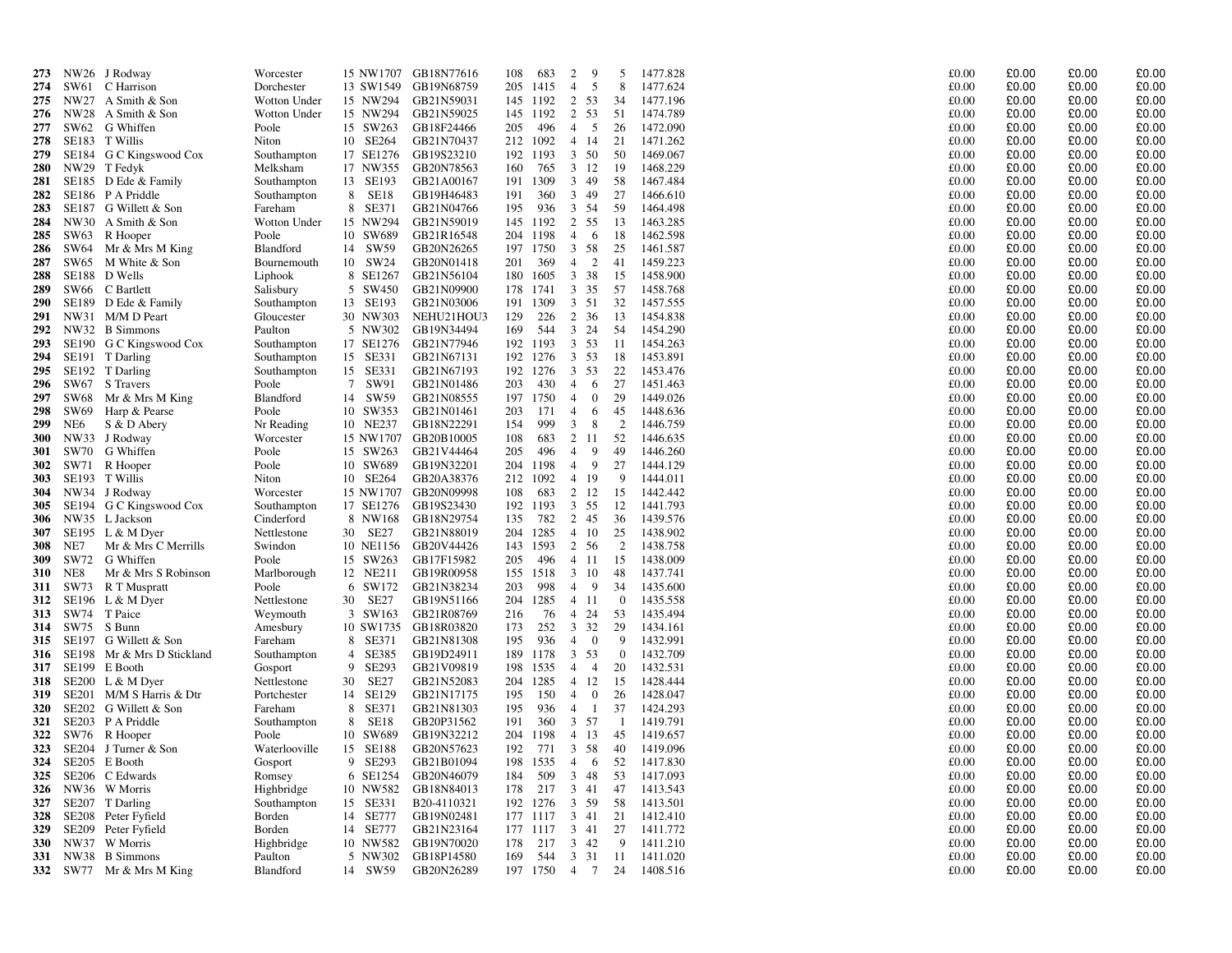| 333        |                  | SE210 Asa G & A Williams         | Southampton                    | 10 SE501             | GB19N81364                         | 192        | 1349          | $\overline{4}$ |                  | $\overline{4}$ | 1407.366                 |   | £0.00          | £0.00          | £0.00          | £0.00          |
|------------|------------------|----------------------------------|--------------------------------|----------------------|------------------------------------|------------|---------------|----------------|------------------|----------------|--------------------------|---|----------------|----------------|----------------|----------------|
| 334        |                  | SE211 Asa G & A Williams         | Southampton                    | 10 SE501             | GB19N81356                         |            | 192 1349      | $\overline{4}$ | -1               | 12             | 1406.588                 |   | £0.00          | £0.00          | £0.00          | £0.00          |
| 335        |                  | SW78 R Hooper                    | Poole                          | 10 SW689             | GB20R22041                         |            | 204 1198      |                | 4 16             | 23             | 1405.076                 |   | £0.00          | £0.00          | £0.00          | £0.00          |
| 336        |                  | SE212 J Austin & Son             | Portsmouth                     | 8 SE327              | GB20P12929                         |            | 198 1018      |                | $4\quad 9$       | -1             | 1403.512                 |   | £0.00          | £0.00          | £0.00          | £0.00          |
| 337        | SE213 Z Toth     |                                  | Eastleigh                      | 7 SE245              | GB21R24767                         | 186        | 214           |                | 3 54             | $\overline{4}$ | 1399.490                 |   | £0.00          | £0.00          | £0.00          | £0.00          |
| 338        | SE214 Z Toth     |                                  | Eastleigh                      | 7 SE245              | GB21R24759                         | 186        | 214           |                | 3 54             | -9             | 1398.992                 |   | £0.00          | £0.00          | £0.00          | £0.00          |
| 339        | SW79             | T Vincent                        | Dorchester                     | 10 SW316             | GB18X44735                         | 209        | 1715          |                | 4 24             | 23             | 1397.791                 |   | £0.00          | £0.00          | £0.00          | £0.00          |
| 340        |                  | SW80 R Hooper                    | Poole                          | 10 SW689             | GB21R16513                         | 204        | 1198          |                | 4 18             | -7             | 1395.640                 |   | £0.00          | £0.00          | £0.00          | £0.00          |
| 341        |                  | NW39 M/M D Peart                 | Gloucester                     | 30 NW303             | GB21N15141                         | 129        | 226           |                | 2 42             | 57             | 1394.720                 |   | £0.00          | £0.00          | £0.00          | £0.00          |
| 342        |                  | NW40 W Morris                    | Highbridge                     | 10 NW582             | GB19N70022                         | 178        | 217           |                | 3 45             | 22             | 1391.068                 |   | £0.00          | £0.00          | £0.00          | £0.00          |
| 343        |                  | SE215 J Attrill & Sons           | Southampton                    | 6 SE160              | GB21D35162                         | 188        | 808           |                | 3 58             | 29             | 1390.834                 |   | £0.00          | £0.00          | £0.00          | £0.00          |
| 344        |                  | NW41 P Duckett                   | Highbridge                     |                      | 8 NW134 GB21N11277                 | 180        | 178           |                | 3 48             | -12            | 1389.036                 |   | £0.00          | £0.00          | £0.00          | £0.00          |
| 345        | NE9              | A Davis                          | Marlborough                    |                      | 3 NE1575 GB19N24916                | 155        | 675           |                | 3 17             | 39             | 1383.633                 |   | £0.00          | £0.00          | £0.00          | £0.00          |
| 346        |                  | NW42 Trevor Cooke                | Longlevens                     |                      | 6 NW142 GB18N37444                 | 128        | 46            |                | 2 42             | 56             | 1382.979                 | b | £3.90          | £0.00          | £0.00          | £3.90          |
| 347        |                  | NW43 R H Bevan                   | Brockworth                     |                      | 6 NW1056 GB21N41022                | 128        | 1613          |                | 2 44             | -11            | 1381.970                 |   | £0.00          | £0.00          | £0.00          | £0.00          |
| 348        | NE10             | E Malone                         | Newbury                        | 8 NE413              | GB21A21882                         | 156        | 251           |                | $3 \t19$         | -6             | 1380.250                 |   | £0.00          | £0.00          | £0.00          | £0.00          |
| 349        |                  | NW44 T Fedyk                     | Melksham                       |                      | 17 NW355 GB20N78553                | 160        | 765           |                | 3 24             | -46            | 1378.960                 |   | £0.00          | £0.00          | £0.00          | £0.00          |
| 350        |                  | SW81 G Whiffen                   | Poole                          | 15 SW263             | GB17V77292                         | 205        | 496           |                | 4 22             | 47             | 1374.895                 |   | £0.00          | £0.00          | £0.00          | £0.00          |
| 351        |                  | NW45 M/M D Peart                 | Gloucester                     | 30 NW303             | GB18N80391                         | 129        | 226           |                | 2 45             | -34            | 1372.677                 |   | £0.00          | £0.00          | £0.00          | £0.00          |
| 352        |                  | NW46 R H Bevan                   | Brockworth                     |                      | 6 NW1056 GB21D20974                |            | 128 1613      |                | 2 45             | 32             | 1370.700                 |   | £0.00          | £0.00          | £0.00          | £0.00          |
| 353        | NW47             | Booth & Roper                    | Tewkesbury                     | 15 NW254             | GB19A38883                         | 118        | 1445          | 2              | 33               | 3              | 1366.359                 |   | £0.00          | £0.00          | £0.00          | £0.00          |
| 354        |                  | SE216 Asa G & A Williams         | Southampton                    | 10 SE501             | GB21V56417                         |            | 192 1349      |                | $4 \quad 8$      | 20             | 1366.184                 |   | £0.00          | £0.00          | £0.00          | £0.00          |
| 355        |                  | NW48 R H Bevan                   | Brockworth                     |                      | 6 NW1056 GB21N41027                | 128        | 1613          |                | 2 46             | - 11           | 1365.338                 |   | £0.00          | £0.00          | £0.00          | £0.00          |
| 356        |                  | SE217 J Turner & Son             | Waterlooville                  | 15 SE188             | GB20N57625                         | 192        | 771           |                | $4 \quad 8$      | -41            | 1361.937                 |   | £0.00          | £0.00          | £0.00          | £0.00          |
| 357        |                  | SE218 Guy Reed                   | Shanklin                       |                      | 7 SE1329 GB20N12540                | 208        | 1493          |                | 4 29             | 57             | 1361.646                 |   | £0.00          | £0.00          | £0.00          | £0.00          |
| 358        |                  | SE219 S & K Brimecome & Son      | Cosham                         |                      | 8 SE1456 GB20P13214                | 194        | 1570          |                | 4 12             | 3              | 1360.881                 |   | £0.00          | £0.00          | £0.00          | £0.00          |
| 359        |                  | SE220 Guy Reed                   | Shanklin                       | 7 SE1329             | GB21N30047                         | 208        | 1493          |                | $4 \t30$         | 14             | 1360.218                 |   | £0.00          | £0.00          | £0.00          | £0.00          |
| 360        | NE11             | Britton & Hames                  | Reading                        | 14 NE68              | GB21N20394                         | 152        | 842           |                | $3 \t18$         | -4             | 1354.907                 |   | £0.00          | £0.00          | £0.00          | £0.00          |
| 361        | NE12             | Britton & Hames                  | Reading                        | 14 NE68              | GB20N11253                         | 152        | 842           |                | 3 18             | 13             | 1353.882                 |   | £0.00          | £0.00          | £0.00          | £0.00          |
| 362        | SE221            | Peter Fyfield                    | Borden                         | 14 SE777             | GB21N23166                         |            | 177 1117      |                | 3 50             | 59             | 1353.505                 |   | £0.00          | £0.00          | £0.00          | £0.00          |
| 363        | NE13             | P Rixon                          | Reading                        | 23 NE1441            | GB19N25736                         | 152        | 310           |                | 3 17             | -58            | 1352.905                 |   | £0.00          | £0.00          | £0.00          | £0.00          |
| 364        |                  | SW82 R Hooper                    | Poole                          | 10 SW689             | GB21R16546                         |            | 204 1198      |                | 4 26             | 33             | 1351.484                 |   | £0.00          | £0.00          | £0.00          | £0.00          |
| 365        |                  | SE222 G C Kingswood Cox          | Southampton                    |                      | 17 SE1276 GB21N77947               |            | 192 1193      |                | 4 11             | - 8            | 1350.319                 |   | £0.00          | £0.00          | £0.00          | £0.00          |
| 366        |                  | NW49 T Fedyk                     | Melksham                       | 17 NW355             | GB20N78578                         | 160        | 765           |                | 3 30             | 32             | 1341.189                 |   | £0.00          | £0.00          | £0.00          | £0.00          |
| 367        |                  | SE223 J Attrill & Sons           | Southampton                    | 6 SE160              | GB21D35171                         | 188        | 808           |                | 4 7              | 49             | 1338.452                 |   | £0.00          | £0.00          | £0.00          | £0.00          |
| 368        |                  | SE224 Peter Fyfield              | Borden                         | 14 SE777             | GB21N23165                         |            | 177 1117      |                | 3 53             | 39             | 1338.057                 |   | £0.00          | £0.00          | £0.00          | £0.00          |
| 369        |                  | SE225 J Turner & Son             | Waterlooville                  | 15 SE188             | GB20N57631                         | 192        | 771           |                | 4 13             | - 8            | 1337.994                 |   | £0.00          | £0.00          | £0.00          | £0.00          |
| 370        | NE14             | P Rixon                          | Reading                        | 23 NE1441            | GB20N62834                         | 152<br>178 | 310           |                | 3 20             | -11            | 1337.924                 |   | £0.00          | £0.00<br>£0.00 | £0.00<br>£0.00 | £0.00<br>£0.00 |
| 371        |                  | SW83 C Bartlett                  | Salisbury                      | 5 SW450              | GB21N09874                         |            | 1741          |                | 3 56             | 25             | 1332.482                 |   | £0.00<br>£0.00 |                | £0.00          | £0.00          |
| 372<br>373 |                  | SW84 L Hopkins<br>NW50 R H Bevan | Blandford<br><b>Brockworth</b> | 6 SW148              | GB21R16709<br>6 NW1056 GB21ND20963 | 196<br>128 | 760<br>1613   |                | 4 19<br>2 51     | -46<br>58      | 1330.887<br>1319.420     |   | £0.00          | £0.00<br>£0.00 | £0.00          | £0.00          |
| 374        |                  | SE226 T Darling                  |                                |                      | GB20N85827                         |            | 192 1276      |                | 4 18             | - 1            | 1314.618                 |   | £0.00          | £0.00          | £0.00          | £0.00          |
| 375        |                  | SE227 Peter Fyfield              | Southampton<br>Borden          | 15 SE331<br>14 SE777 | GB18N04362                         |            | 177 1117      |                | 3 58             | 33             | 1310.572                 |   | £0.00          | £0.00          | £0.00          | £0.00          |
| 376        |                  | NW51 L Jackson                   | Cinderford                     | 8 NW168              | GB14S91957                         | 135        | 782           | $\mathbf{3}$   | $\mathbf{1}$     | 54             | 1310.569                 |   | £0.00          | £0.00          | £0.00          | £0.00          |
| 377        | <b>NE15</b>      | P Rixon                          | Reading                        | 23 NE1441            | GB20N62839                         | 152        | 310           |                | 3 24             | 24             | 1310.323                 |   | £0.00          | £0.00          | £0.00          | £0.00          |
| 378        |                  | SE228 C Furmedge & Son           | Cosham                         |                      | 4 SE1116 GB20N78957                | 195        | 34            |                | 4 22             | 32             | 1307.392                 |   | £0.00          | £0.00          | £0.00          | £0.00          |
| 379        |                  | SE229 Asa G & A Williams         | Southampton                    | 10 SE501             | GB20V81537                         |            | 192 1349      |                | 4 20             | 28             | 1302.543                 |   | £0.00          | £0.00          | £0.00          | £0.00          |
| 380        |                  | SE230 G C Kingswood Cox          | Southampton                    |                      | 17 SE1276 GB20N82654               |            | 192 1193      |                | 4 20             | 40             | 1300.935                 |   | £0.00          | £0.00          | £0.00          | £0.00          |
| 381        |                  | NW52 M/M D Peart                 | Gloucester                     | 30 NW303             | GB1N15195                          | 129        | 226           |                | 2 54             | 42             | 1300.912                 |   | £0.00          | £0.00          | £0.00          | £0.00          |
| 382        |                  | SW85 Dennis & Phillips           | Poole                          |                      | 4 SW1617 GB19R14173                | 204        | 1641          |                | 4 37             | 41             | 1298.893                 |   | £0.00          | £0.00          | £0.00          | £0.00          |
|            |                  | 383 SE231 T Darling              | Southampton                    |                      | 15 SE331 GB19N95852                |            | 192 1276      |                | 4 22             | 2              | 1294.467                 |   | £0.00          | £0.00          | £0.00          | £0.00          |
|            |                  | 384 NW53 T Fedyk                 | Melksham                       |                      | 17 NW355 GB20N17909                | 160        |               |                |                  |                | 765 3 39 39 1285.522     |   | £0.00          | £0.00          | £0.00          | £0.00          |
|            |                  | 385 NE16 G & M Bicknell          | Reading                        |                      | 10 NE190 GB19A00357                |            | 152 1480 3 30 |                |                  | $\overline{1}$ | 1280.851                 |   | £0.00          | £0.00          | £0.00          | £0.00          |
|            |                  | <b>386</b> SE232 T Willis        | Niton                          | 10 SE264             | GB20A38389                         |            |               |                | 212 1092 4 52 21 |                | 1280.023                 |   | £0.00          | £0.00          | £0.00          | £0.00          |
|            |                  | <b>387</b> SE233 T Darling       | Southampton                    | 15 SE331             | GB20N85856                         |            | 192 1276 4 26 |                |                  | 38             | 1272.135                 |   | £0.00          | £0.00          | £0.00          | £0.00          |
|            | 388 SE234 Z Toth |                                  | Eastleigh                      | 7 SE245              | GB21R24787                         | 186        |               |                |                  |                | 214 4 17 31 1272.050     |   | £0.00          | £0.00          | £0.00          | £0.00          |
|            |                  | 389 NE17 Owen Abery              | Nr Reading                     |                      | 20 NE236 GB20N08099                | 154        | 999           |                | $3 \quad 34$     | $\overline{1}$ | 1271.111                 |   | £0.00          | £0.00          | £0.00          | £0.00          |
|            |                  | 390 NW54 M/M D Peart             | Gloucester                     |                      | 30 NW303 GB21A00268                | 129        |               |                | 226 2 58 53      |                | 1270.489                 |   | £0.00          | £0.00          | £0.00          | £0.00          |
| 391        |                  | SW86 Harp & Pearse               | Poole                          |                      | 10 SW353 GB18N20385                | 203        |               |                | 171 4 42         | - 16           | 1266.359                 |   | £0.00          | £0.00          | £0.00          | £0.00          |
|            |                  | 392 NW55 T Fedyk                 | Melksham                       |                      | 17 NW355 GB20N78585                |            |               |                |                  |                | 160 765 3 43 28 1263.567 |   | £0.00          | £0.00          | £0.00          | £0.00          |